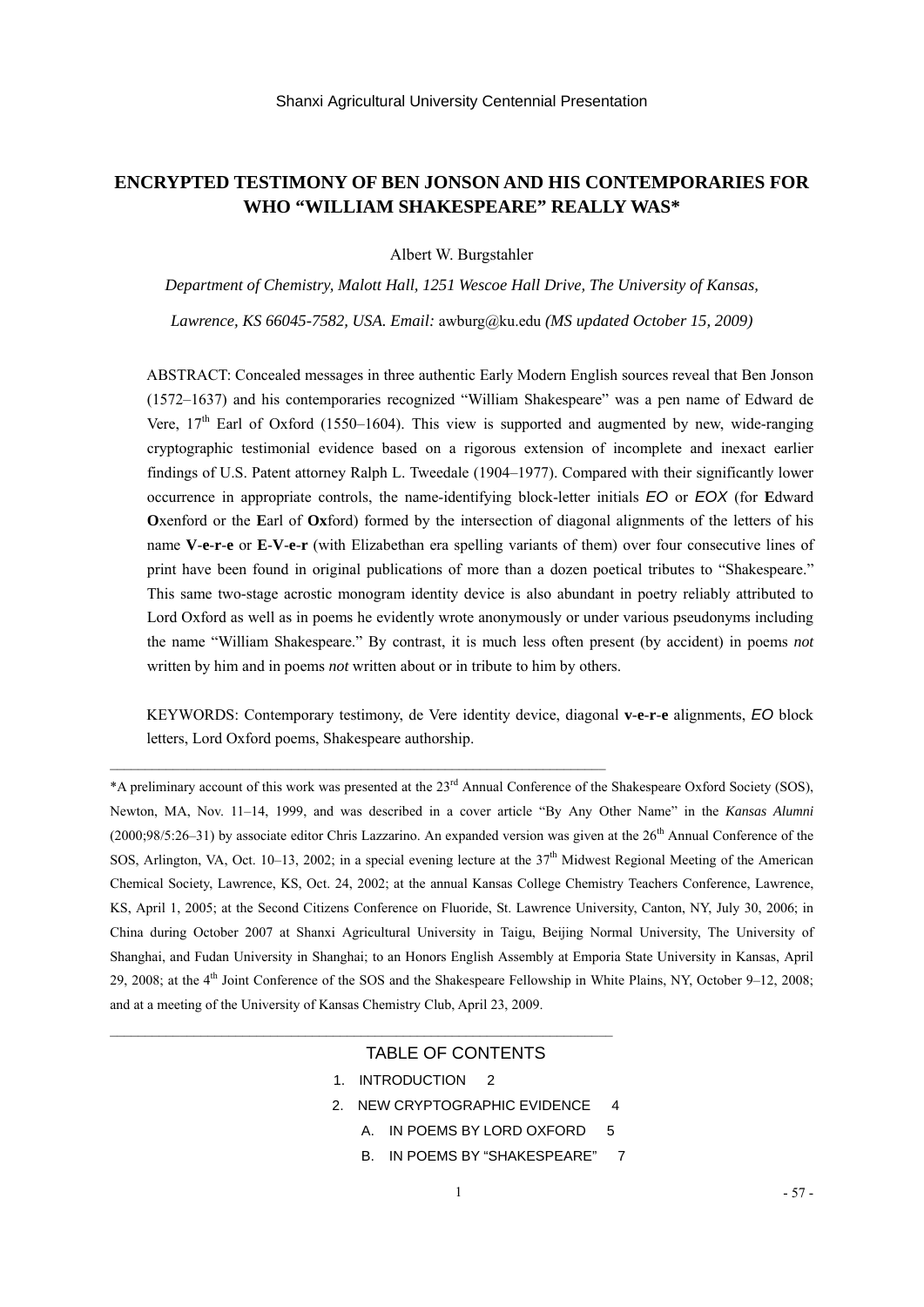- C. IN POEMS ABOUT LORD OXFORD 8
- D. IN TRIBUTES TO "SHAKESPEARE" 10
- E. IN OTHER POEMS OF THE PERIOD 14
- F.IN ADDITIONAL EXAMPLES 15
- 3. CRITICAL ASSESSMENT 17
- 4. CONCLUDING SUMMARY 19
- 5. ACKNOWLEDGEMENTS 19
- 6. REFERENCES 19
- 7. BIOGRAPHICAL SKETCH 22 ---------------------------------

#### **1. INTRODUCTION**

"That every word doth almost tell my name . . ." — *Shake-speare's Sonnets,* No. 76

Despite growing evidence that "William Shakespeare" was actually a pen name of Edward de Vere, 17<sup>th</sup> Earl of Oxford (1550–1604) [*e.g*., 3,5,9,10,11,14,20,26,27,33,36,42,44,46,49,52], this view is rejected by most mainstream Elizabethan literature scholars. Among their reasons for not accepting de Vere as the true author of the Shakespeare plays and poems are that tributes and testimonials by contemporaries, especially by Ben Jonson (1572–1637), consistently refer to the author only by the name "William Shakespeare"—traditionally considered to be William Shakspere of Stratford-on-Avon (1564–1616). There is no authentic documentary proof, they maintain, that Oxford or anyone else in his day was ever regarded as the famous poet and playwright "William Shakespeare" [24,28,29,30,35].

But is this really true? As far as we know, William Shakspere never claimed he was the author known as "William Shakespeare." But what if the true identity of "Shakespeare" *had* to remain hidden and *could not* be revealed [12,20,25,26,27,33,36,39,44,42,46,49,52]? What if tributes and testimonials to "Shakespeare" by contemporaries contain more than meets the eye and actually point to Edward de Vere? In fact, there are at least four independent lines of cryptological evidence indicating this is indeed the case. Three of these are on record and will be reviewed briefly here. The fourth, more comprehensive in nature and now newly presented and expanded, was first discovered some years ago by a U.S. Patent attorney, Ralph L. Tweedale (1904–1977) [49], in works of Shakespeare, but his development of it was incomplete and inexact.

Although coded messages were widely used in the time of Shakespeare [4,16,23,44], especially for intelligence gathering and for both official and clandestine communication purposes, previous claims based on cryptology for the identity of "Shakespeare" the author have been largely discredited [16,23,44]. In recent years, however, in view of the high degree of certainty attending valid cryptological findings [4,16,23,44], there has been renewed interest in this approach for resolving the authorship question.

Of the three independent cryptographic testimonials on record, the hidden message in the famous but puzzling eight-line epitaph inscription on the famous Stratford monument, attributed by mathematician David L. Roper [44] and others [3] to Ben Jonson, is the most detailed and compelling. In his cryptanalysis of the inscription, Roper [44] discovered that the mysterious lower six-line portion in English contains a very cleverly designed cryptogram of a type first described in 1550 by the famous Italian philosopher, physician, and mathematician Girolamo Cardano (1501–1576). Embedded in the open cipher text of the inscription is an equidistant-letter-sequencing (ELS) plaintext that Roper was able to solve without need of an external key.

By taking note of hints and clues in the first two lines of the inscription in Latin that point to the true author as Edward de Vere and applying a simple mathematical probe to the six iambic pentameter lines in English that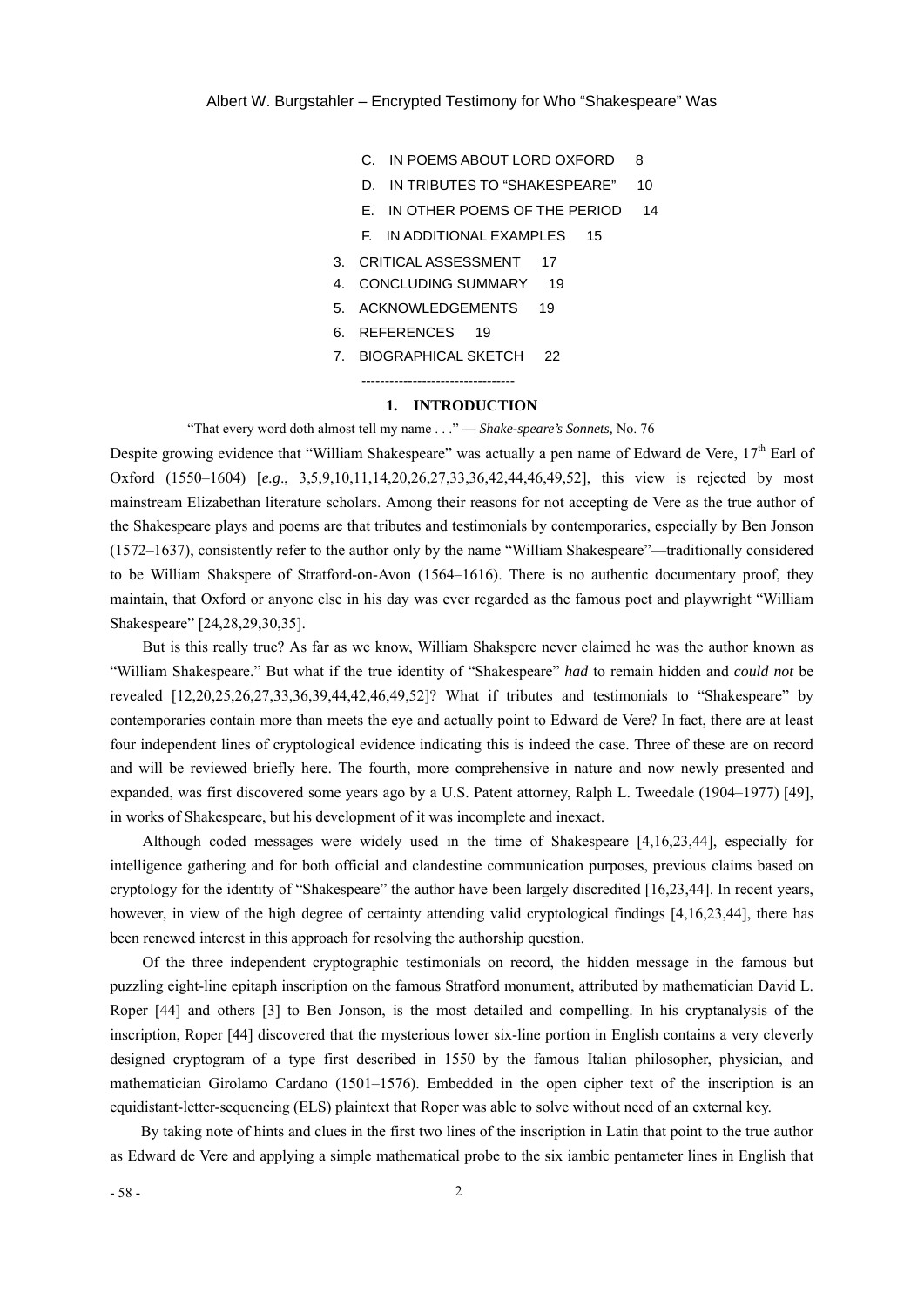allowed him to test for various possible names reading vertically downward in an ELS Cardano grille, Roper found that only the name E. VERE/DE together with an unequivocal message in a unique 34-column ELS grille identifying him as "SHAKSPEARE" was present. When the 220 letters of the strangely worded and inconsistently spelled inscription ("STAY, PASSENGER, WHY GOEST THOV BY SO FAST? / READ IF THOV CANST . . .") are laid out in the exact order of their occurrence, they form a 34-column ELS grille of six and a half lines containing two clusters of words on the left reading downward vertically, left to right: HIM SO TEST: HE, I VOW, IS E. VERE DE. And then, on the right, apparently for emphasis, is a third cluster of words reading AS HE (vertically) merging into the misspelled name SHAKSPEARE (appearing horizontally) directly below which, again reading horizontally, is the word NAMED and then (vertically) is the word ME and the inverted initials IB of the apparent author Ben Jonson.

The uniqueness of the 34-column ELS grille has been confirmed by a computer program printout of the exact order of the 220 letters of the inscription in 51 successive ELS grilles ranging from 55 to 5 columns [21a]. Only the 34-column grille contains a plausible candidate name (E. VERE/DE) for Shakespeare and a plaintext message avowing him to be the famous poet and playwright. None of the other 50 grilles contains any discernible message or name of an alternative candidate.

Since Edward de Vere was the  $17<sup>th</sup>$  earl of Oxford, the choice of 34 columns to devise the grille message evidently reflects the first whole number multiple of his earldom. At the time of the erection of the monument ca. 1622, there is evidence that Jonson was involved in the preparation and publication of the 1623 First Folio of Shakespeare's plays [3,11,33,36,44,46,52]. In 1628, as further evidence of Jonson's authorship of the inscription, Jonson wrote an epitaph for Henry West,  $13<sup>th</sup>$  Lord La-Ware (1603–1628), opening with the lines: "If, Passenger, thou canst but reade: / Stay, drop a teare for him that's dead"—which, of course, recall the similar opening words in the Stratford Monument inscription [3,44]. By appropriate statistical tests for possible alternative solutions, and in the light of other corroborative evidence, Roper concluded the odds are extremely small (less than 1 in  $10^{12}$  or one in a trillion) that this de Vere decryption of the monument inscription is due to chance [44].

Since the appearance of Roper's discovery, medical psychologist Dr. Bruce Spittle has found an internal key to the ELS grille embedded in the inscription. Only the second line of the inscription in Latin directly above the six lines in English is offset and stands out: it has exactly 34 letter characters—the same as the number of columns in the ELS grille [Spittle, submitted for publication, 2009].

A second, re-examined [11,48] cryptographic witness to Shakespeare's true identity was discovered in the 1930s by Eva Turner Clark (1871–1947) [10]: a Latin anagram on the title page of *Minerva Britanna*, published in 1612, by poet, writer, and artist Henry Peacham Jr (1576?–1643). This book contains over a dozen Latin anagrams with their solutions among the more than 200 poems illustrated with provocative emblematic woodcuts. The anagram in the lower part of the drawing on the title page, however, is not solved for the reader. It depicts a hand, reaching from behind a theater curtain while writing: MENTE. VIDEBOR. (In the mind I [or the "I"] shall be seen). When rearranged, these letters plausibly spell, as Clark pointed out: NOM. TIB\_ DE VERE (Your name [is] de Vere).

A telling indication that Peacham was thinking of de Vere as Shakespeare the author in this anagram appears in his later book concerning proper education of English gentry, *The Compleat Gentleman*, published in 1622. In this book and in later editions of it, Peacham listed leading deceased poets of the "golden Age" of Queen Elizabeth I (1533–1603), mentioning first "*Edward* Earle of *Oxford*," and then other poets, including "our *Phoenix*, the noble Sir *Philip Sidney*, M. *Edward Dyer*, M. *Edmund Spenser*, [and] Master *Samuel Daniel*, with sundry others . . ." but *not* mentioning "*William Shakespeare*." That Peacham would have omitted so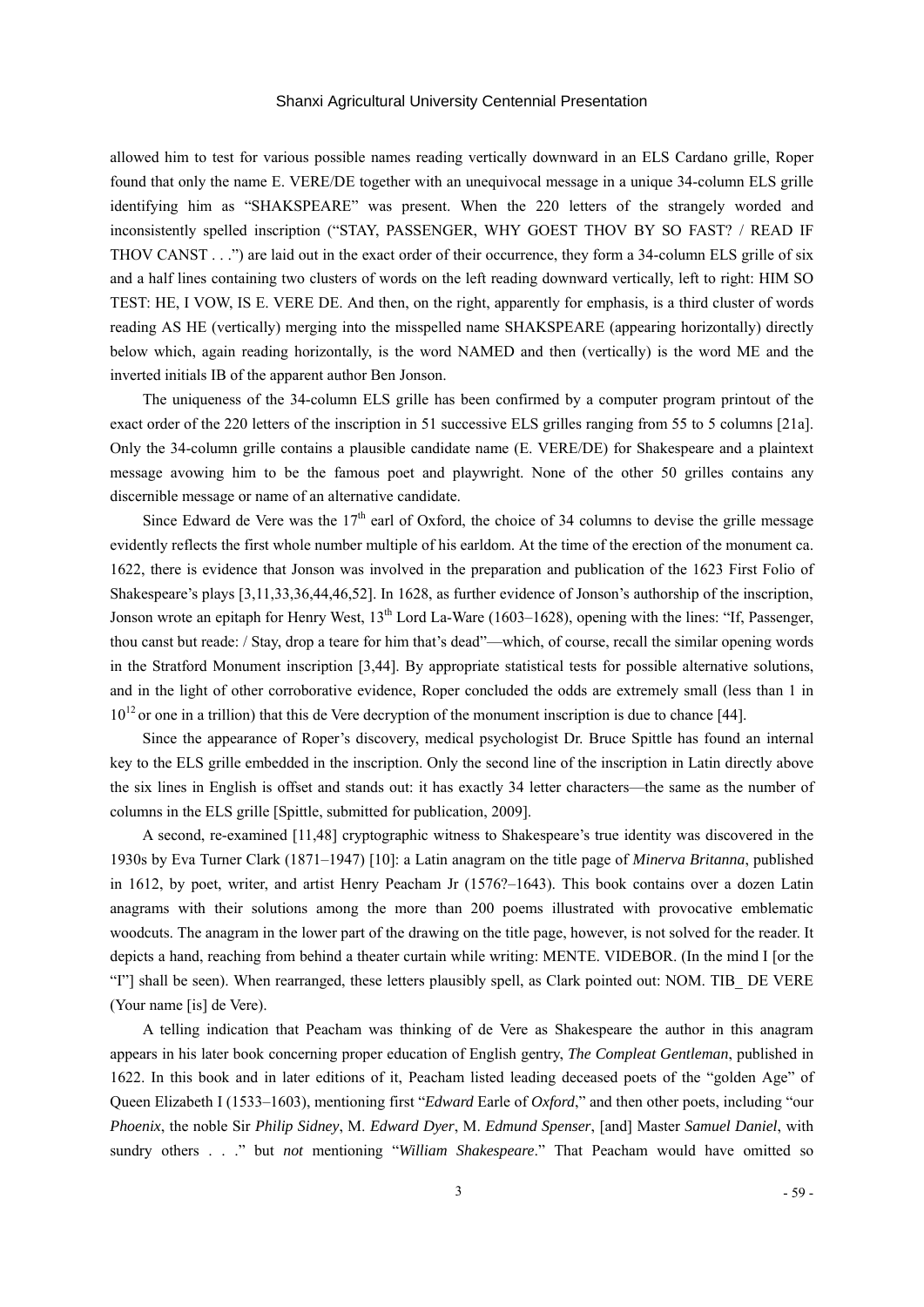distinguished a poet as "William Shakespeare" among leading deceased poets of Elizabeth's reign is virtually inconceivable—unless he had already knowingly referred to him as "*Edward* Earle of *Oxford*" [3,10,11,33,36,44,46].

The third piece of cryptographic evidence that de Vere was Shakespeare occurs in the long-unsolved problem of the authorial meaning of the enigmatic dedication by "T. T." (Thomas Thorpe) to *Shake-speare's Sonnets* published in 1609. Noting the unusual layout and wording of this well-known dedication, retired engineer John M. Rollett [27,42] has offered a plausible solution. The original printing of the dedication is in the form of three inverted trapezoids of six, two, and four lines, with a period separating each word or single letter entry in uppercase (with  $M<sup>r</sup>$  taken as single letter entry). This arrangement suggests an overlay type of Cardano grille—a simple skip-word, null-cipher type cryptogram [4,23]—corresponding, in order, as Rollett later realized, to the number of letters in each part of the name Edward de Vere. Taken successively, the sixth, second, fourth, sixth, and second of the first 20 entries of the dedication read: "... THESE ... SONNETS ... ALL ... BY ... EVER . . ." (*i.e*., by E Ver). (For further cryptanalysis of this dedication, see [44].)

Rollett assessed the validity of his decryption by applying the same 6-2-4-6-2 skip-word pattern to the first 20 words of "many thousands of paragraphs, probably well over 20 thousand," finding only "one sentence that remotely made any sense at all . . . and [it had] not the slightest relevance to the rest of the paragraph" [42]. On the basis of this empirical test and other considerations, he estimated that the odds are less than "one in 100 million" this decryption of the authorial message in the dedication is due to chance.

#### **2. NEW CRYPTOGRAPHIC EVIDENCE**

The fourth type of cryptographic evidence for Shakespeare's Oxford authorship is now presented here. Broader in scope but no less telling than the three single-occurrence examples just cited, it consists of a two-stage internal acrostic monogram identity device, apparently without precedent, found in original printings of poems written by Oxford-Shakespeare and in poetical tributes by contemporaries to him.

As already mentioned, Ralph L. Tweedale [49] discovered the presence of such a device in works of Shakespeare some years ago, but his development of it was incomplete and inexact. It consists of unobtrusive diagonal alignments or acrostics of the four letters of the Vere surname extending downward or upward through four contiguous lines of print in some of the works of Shakespeare, especially his sonnets. However, as shown here for the first time, these alignments also occur in Edward de Vere's known poems signed with his initials and in certain poems about him in such a way as to form *EO* or *EOX* block letter initials of his name, **E**dward **O**xenford or the **E**arl of **Ox**ford. *Strikingly, this same two-stage monogram identity device is also present in more than a dozen poetical tributes to "Shakespeare" by contemporaries, including Ben Jonson, but rarely or far less often (presumably by accident) in commendatory poems that are not about Oxford-Shakespeare.* 

Although not obvious at first glance, and therefore ideal as a cryptographic identity device, these diagonal **Vere** alignments or acrostics (DVAs), as they extend through four consecutive lines of single stanzas in original printings, faithfully follow a very simple set of rules to form the name-revealing block letter initials *EO* or *EOX.* Besides the usual spelling of the name **Vere**, DVAs also make use of the alternative spelling **Veer,** found, *e.g.*, in the 1562 will of Oxford's father, in writings of his famous uncle Arthur Golding [18], and in Oxford's March 10, 1579 (1580 new style) annuity to Robert Hales [6].

Along with the letter **u,** frequently interchanged for **v** in Elizabethan printing, the letter **w**, often printed at the time as two juxtaposed **v**'s (and also to represent English transliterations of two **v**'s in Latin anagrams) is also used, thus providing six four-letter DVA combinations: **v-e-r-e**, **v-e-e-r**, **u-e-r-e**, **u-e-e-r**, **w-e-r-e**, and **w-e-e-r**.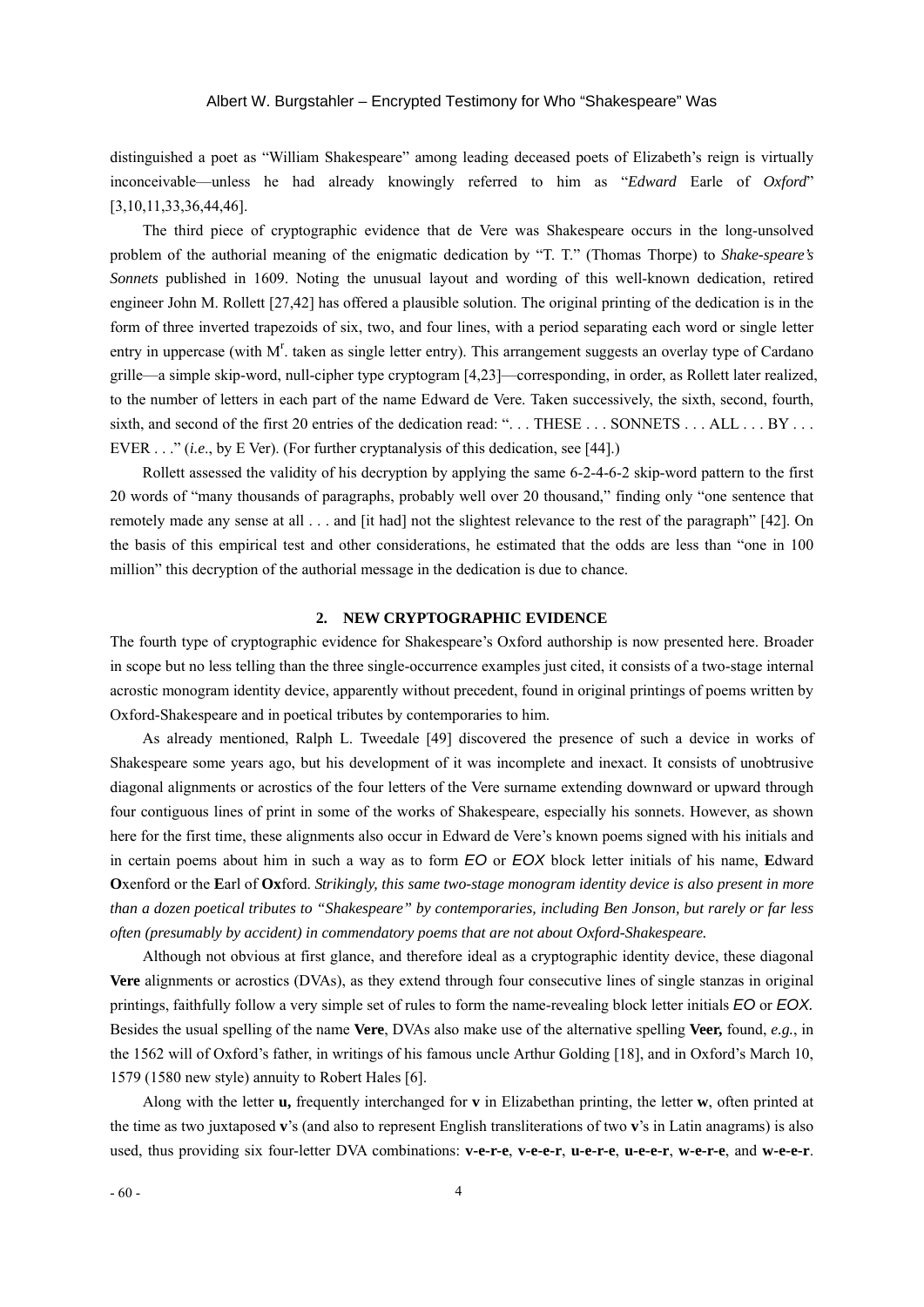In addition, three further variations of the contraction **E Ver** (for **E**dward **Ver**e) are also allowed: **e-v-e-r**, **e-u-e-r**, and **e-w-e-r**.

As illustrated in Figure 1 below taken from the Table on the next page, when DVAs meet or intersect as they are read downward or upward through four consecutive lines of print in single stanzas or paragraphs, they can form name-identifying block letters. In this way, the *same* four letters, **v-e-r-e**, together with their just-mentioned variants, produce the second stage of a two-stage acrostic monogram identity device that is not readily detected unless specifically looked for.

### **A. IN POEMS BY LORD OXFORD**

Tweedale [49] evidently thought de Vere began using DVAs in the year 1593 when the name "William Shakespeare" first appeared in print in the dedication to the long narrative poem *Venus and Adonis.* He likewise proposed they were used in some of Shakespeare's plays and in his *Sonnets* to form block letters of the name *OXFORD* and, in sequence, the name *WILLIAM SHAKESPEARE*. Without elaborating, he also mentioned the occurrence of DVAs in the 1623 First Folio prefatory tributes to Shakespeare by Ben Jonson and interpreted them to mean that Jonson knew that "Shakespeare" was really Lord Oxford in disguise. However, he apparently did not consider the possibility that their use may have begun well before 1593, nor did he recognize their occurrence to form *EO* or *EOX* block letters as reported here. Fortunately, a fair number of Oxford's poems have survived that contain *EO* or *EOX* block letters formed by DVAs and are subscribed "*E. O*." or "*E. Ox*." (for **E**dward **O**xenford or the **E**arl of **Ox**ford) or are otherwise attributed (with some disagreement [29]) to Lord Oxford, mostly from his earlier years. These poems are listed in the Table on the next page, wherein is recorded the occurrence of block letters formed by DVAs that can be gleaned from microfilm facsimiles of original published editions or in faithful printed transcriptions from contemporary manuscripts. (For sources, see [7,29,33].)

The occurrence of *EO* block letters formed by DVAs in one of de Vere's authentic sonnets is illustrated in Figure 1 below with poem No. 21 in the Table, which begins: "Who taught thee first to sigh…" Although known earlier in manuscript, this sonnet was first published in 1593 in *The Tears of Fancie*, or *Love Disdained*, a collection of sonnets ascribed to Thomas Watson (c. 1557–1592). As seen in Figure 1, DVAs are read as diagonal lines pointing downward or upward as they pass through four consecutive lines of print and go through or touch, in turn, each letter of the DVA. Here, as in later examples, a circle is drawn around the first letter of each DVA.

| WHo taught the efirft to figh Alaffe fweet hart?       | $l$ one    |
|--------------------------------------------------------|------------|
|                                                        | lone.      |
| Who fild thine eres with teares of bitterlinare?       | loue.      |
| Who gave thee guete and made thy ioyes fo faint?       | lone.      |
| WPho firft did paint (Fifth conflers pale thy face?    | lone.      |
| Wo firft did breake thy ileepes of quiet reft?         | lone.      |
| VVho forit theevatowanton four gue place?              | $l$ ore    |
| V Tho thrald thy thoughts in taneie io diffrest?       | $l$ ouse.  |
| V Vho made thee bide b ith conftant frame and fure.    | $l$ ome.   |
| V V ho made thee lcorne the world and loue thy friend? | lone.      |
| V Vho made thy mind with patience paines induce?       | $lone_{n}$ |
| Who made thee settle stedfail to the end.              | $l$ one.   |
| Then louethy choice though lone be neuer gained,       |            |
| Still liue in Toue, difpaire not though difdaine d.    |            |
|                                                        |            |

Figure 1. Facsimile of *E*dward *O*xenford's sonnet in *The Tears of Fancie* (1593) showing  $E^{RU}O$  block letters (shaded) formed by eight of the14 diagonal Vere alignments or acrostics (DVAs). As in the other figures, a circle is drawn around the first letter of each DVA.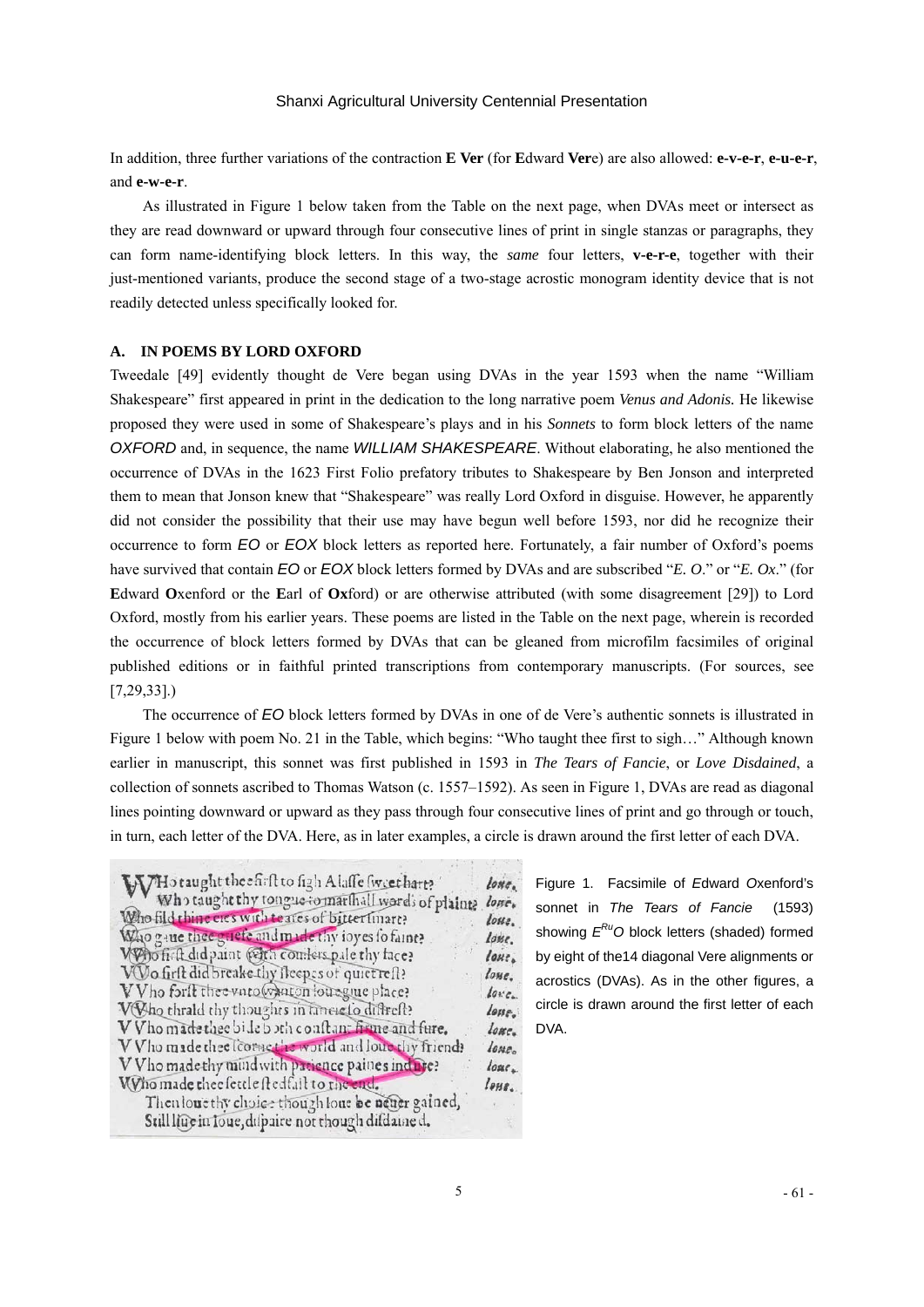The shaded block letters *E* and *O* are formed by the intersection of eight DVAs—four for the *E* (in this case pointing upward to the right, labeled in the Table below as  $E^{R_U}$  and four for the *O* (with the latter appearing as a quadrilateral). Each DVA is used only once; unneeded DVAs are ignored; and unused portions of them are discounted.

 **Table.** Block letters formed by diagonal Vere alignments (DVAs) in original printings or printed transcriptions of MS versions of poems by Lord Oxford. Right (*R*) or left (*L*) orientation of the block letter *E*, slanting up (*u*) or down (*d*), shown in superscripts. When the *E* orientation can be read as *R* or *L*, the superscripts are shown as *Ru/Ld* or *Rd/Lu*.

|                | Opening words       | Total lines/          | <b>Block</b>                  | <b>DVAs</b> |
|----------------|---------------------|-----------------------|-------------------------------|-------------|
| No.            | (modern spelling)   | stanzas-              | Letters                       | needed/     |
|                |                     | syllables per line    |                               | found       |
| $\mathbf{1}$   | A crown of bays     | $26/7 - 8, 6, 12, 14$ | $X E^{Lu}$ OX                 | 12/16       |
| $\overline{2}$ | A day, a night      | $18/3 - 10$           | TE                            | 6/8         |
|                | (stanzas conflated) | $18/1 - 10$           | $V T E^{Rd/Lu}$ O             | 12/14       |
| 3              | Even as the wax     | $18/3 - 12,14$        | Uncertain                     | ? / 35      |
| $\overline{4}$ | Faction that ever   | $24/6 - 12,4$         | None                          | 0/2         |
|                | (stanzas conflated) | $24/1 - 12,4$         | $F^{Rd/Lu}$ OX                | 10/13       |
| 5              | Fain would I sing   | $18/3 - 10$           | $E^{Ld}$ OX                   | 10/13       |
| 6              | Fraud is the front  | $18/3 - 14$           | $E^{Rd/Lu}$ OX $E^{Ru}$ OX    | 20/22       |
| $\tau$         | I am not as I seem  | $32/4 - 8$            | $E^{Rd/Lu}$ L O               | 10/13       |
| $8\,$          | If care or skill    | $30/5 - 10$           | $E^{Rd/Lu}$ X L O             | 12/16       |
| 9              | If women would be   | $18/3 - 10$           | $F^{Rd/Lu}$ X O               | 10/13       |
| 11             | My meaning is to    | $10/3 - 12,14$        | H H                           | 6/7         |
|                | (stanzas conflated) | $10/1 - 12,14$        | $F^{Rd/Lu}$ OX                | 10/17       |
| 12             | Sitting alone upon  | $22/3 - 14$           | $E^{Ru/Ld}$ OX $E^{Rd/Lu}$ OX | 22/26       |
|                |                     |                       | х                             |             |
| 13             | The laboring man    | $26/1 - 10$           | $F^{Rd/Lu}$ OF OX             | 34/40       |
|                |                     |                       | $E^{Rd}$ OF OX                |             |
| 14             | The lively Lark     | $28/4 - 8,10$         | None                          | 0/2         |
| 15             | The trickling tears | $36/6 - 10$           | $HE^{Rd/Lu}$ X X O            | 15/18       |
| 16             | Were I a king       | $12/2 - 10$           | $E^{Rd/Lu}$ OX                | 10/11       |
| 17             | What cunning can    | $42/7 - 6$            | <b>TX</b>                     | 4/10        |
| 18             | What thing is love  | $24/4 - 10$           | $E^{Rd/Lu}$ OX                | 10/16       |
| 19             | When wert thou      | $14/1 - 12,14$        | Uncertain                     | 2/30        |
| 20             | Whereas the heart   | $16/1 - 14,8,6$       | $E^{Rd/Lu}$ O                 | 8/11        |
| 21             | Who taught thee     | $14/1 - 10$           | $E^{Ru}$ O                    | 8/14        |
| 22             | Wing'd with desire  | $36/6 - 10$           | $E^{Rd/Lu}$ OX $E^{Rd/Lu}$ OX | 20/23       |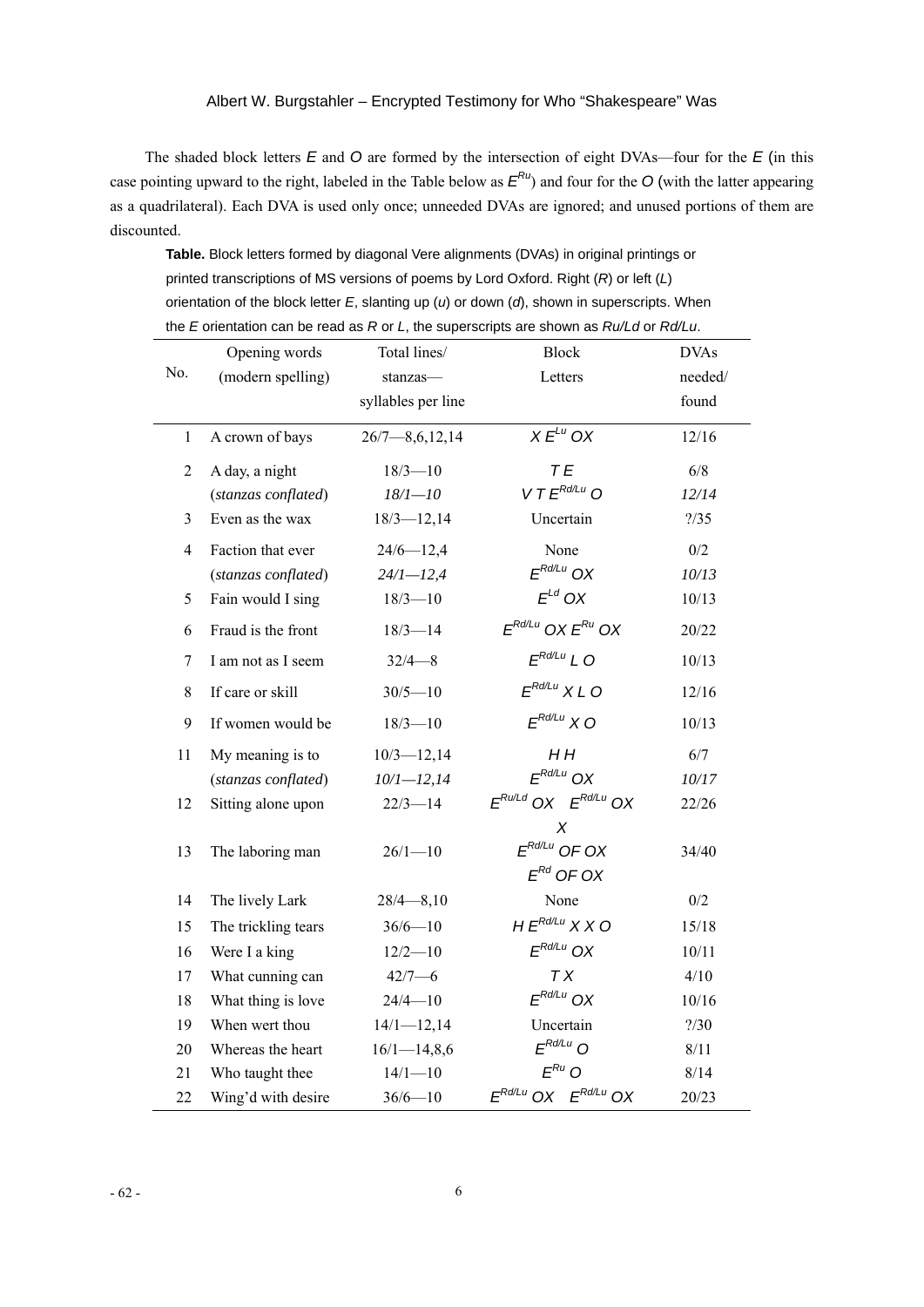Interestingly, when conflated into a single stanza, a slightly different earlier version of the sonnet in Figure 1 as preserved in the Rawlinson Poetical MS 85 has two sets of *ERd OX* block letters formed by 20 of the 23 DVAs that are present. As can be seen in the foregoing Table, two-thirds (15/22, or 68.2%) of the poems ascribed to Oxford (mostly signed "*E. O*." or "*E*. *Ox*.") have *EO* or *EOX* block letters formed by DVAs. Except for poems Nos. 1 and 5 with left-facing  $E^{\perp}$  block letters, all the *E* block letter point normally to the right ( $E^R$ ) or, depending on where the "backbone" line occurs, equivocally to the right or left  $(E^{R/L})$ . In poems Nos. 7, 8, 9, and 15, block letters *X* or *L* intervene between the *E* and the *O*. When the three shorter poems Nos. 2, 4, and 11 are conflated into often-used single stanzas, they also have *EO* or *EOX* block letters formed by DVAs, thus giving *EO* block letters in 18/22 or 81.8% of the poems. The four poems without *EO* block letters either have long lines with too many extraneous DVAs that give uncertain block letter readings (Nos. 3 and 19) or have short lines that do not readily lend themselves to incorporate enough DVAs to form block letters (Nos. 14 and 17).

Of special interest is poem No. 13 in the Table because of its discernible repetition of an *E OF OX* blockletter sequence occurring in only 26 iambic pentameter lines of print. Titled "*The Earl of Oxenforde* to the Reader", this poem was prefaced to Thomas Bedingfield's translation of *Cardanus Comforte* published in 1573. The formal probability for these five block letters with two *O*s appearing by chance in the order *E O F O X* is  $1/(5!/2)$  or  $1/60$ . When they occur twice in this order in the same poem, the probability drops to  $(1/60)^2 = 1/3600$ or  $p < 0.0003$ .

#### **B. IN WORKS OF "SHAKESPEARE"**

The occurrence of *EO* block letters formed by DVAs in original printings of certain works of Shakespeare is also worth noting. Thus, in the original 1609 printings of the 154 *Shake-speare's Sonnets* (when reformatted to eliminate page breaks within individual sonnets), 99 (64.3%) of them have *EO* or *EOX* block letters of variable size and shape with 21 having normal right-facing  $E^R$ , 72 with equivocal right- or left-facing  $E^{R/L}$ , and six with only left-facing  $E<sup>L</sup>$  orientations. (For DVA and block letter details of all 154 sonnets including eight additional pairs of sonnets with sequential *EO* or *EOX* block letters, see Supplementary Table 1 [21b].) As an example, Sonnet 82, shown in Figure 2 below, has  $E^{Rd/LU}$  OX block letters formed by 10 of the 15 DVAs with only limited interference from extraneous (unneeded) DVAs surrounding the block letter *O*. (In Tweedale's work [49] more than half the DVAs in *Shake-speare's Sonnets* were overlooked or not indicated.)

## SONNETS.

 $8<sub>2</sub>$ Grant thouwert not married to my Muse. And therefore maiest without attaint ore-looke The dedicated words which writers vie Of their faire fubieet, bleffing euery booke. Thou art as faire in knowledge as in hew, Finding thy worth a limmit paft my praife, And therefore art inforc'd to feeke anew, Some fresher stampe of the time bettering dayes.<br>And do fo loue, yet when they have deuisde,<br>What strained rouches Rhethorick can lend, Thou truly faire, wert truly fimpathizde, In true plaine words, by thy true telling friend. And their groffe painting might be better Vd, Where cheekes need blood, in thee it is abuf'd.

Figure 2. Facsimile of Sonnet 82 in *Shake-speare's Sonnets* (1609) showing *ERd/LuOX* block letters formed by 10 of the 15 DVAs.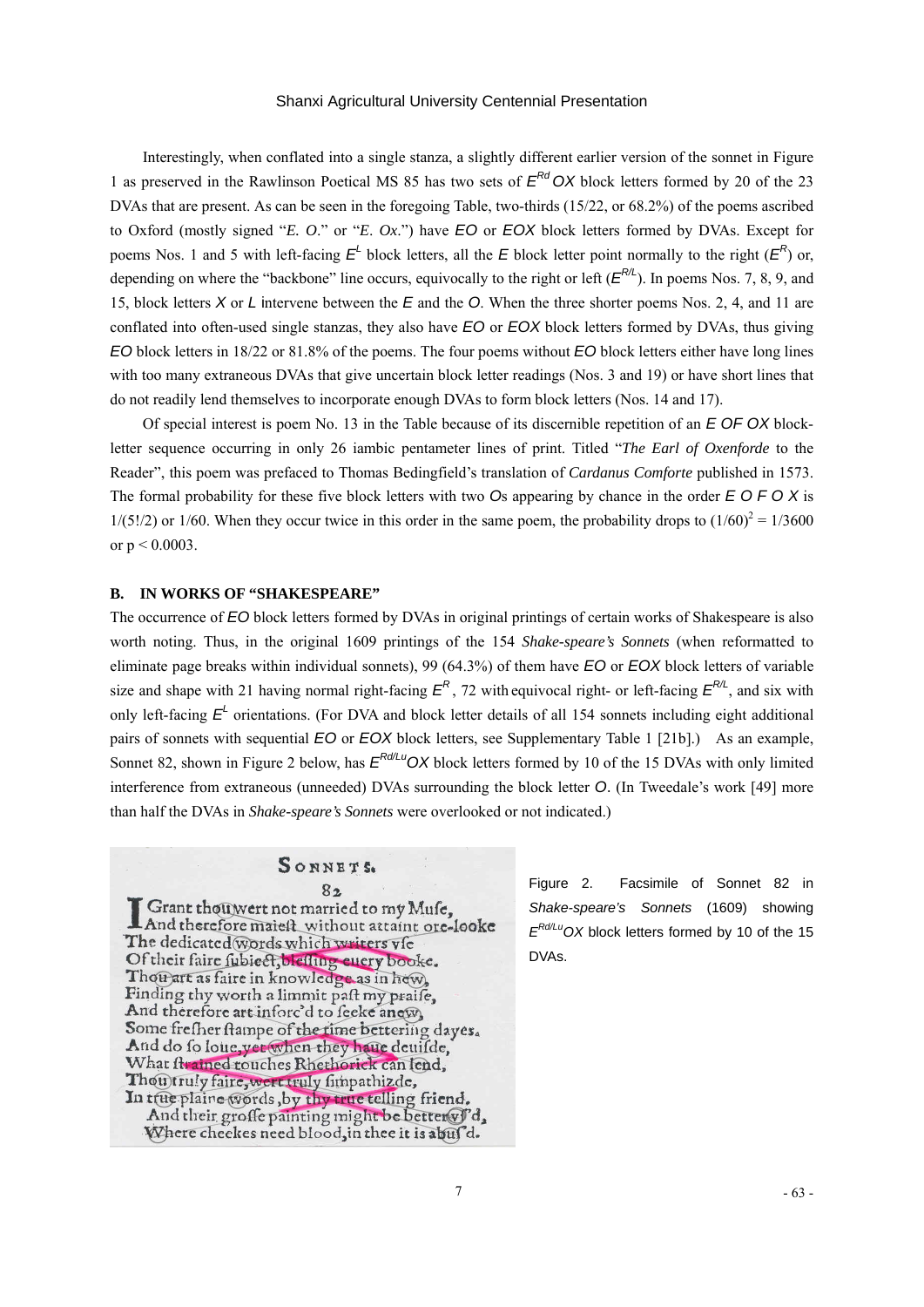For further comparison, as will be elaborated later, among 35 of 38 sonnet sequences or cycles nominally written by or ascribed to authors other than the Earl of Oxford (or "Shakespeare") that appeared between the years 1557 and 1633, only 122 (7.39%) of 1,650 sonnets in the 35 sequences contain *EO* or *EOX* block letters formed by DVAs. This random frequency is so much smaller than the 64.3% occurrence (or even 60.4% if the six  $EO$  sonnets with unambiguous  $E<sup>L</sup>$  orientations are not counted) in *Shake-speare's Sonnets* that, by comparison, the higher frequency in the latter is *extremely unlikely* to be due to chance (as assessed statistically by the Chi-squared test,  $p < 0.00001$ ).

In the original 1593 printing of the narrative poem *Venus and Adonis*,  $E^{RU}$ OX block letters formed by DVAs are present successively in the three opening stanzas of the 199 six-line stanzas. In the even longer 1594 poem *The Rape of Lucrece*, a set of  $E^{Rd}$ OX block letters occurs entirely in the first of the 265 seven-line stanzas. The short dedication by "William Shakespeare" to Henry Wriothesley that prefaces *Venus and Adonis* has *ERuOX* block letters, and the similar dedication for *Lucrece* has  $E^{Ru/d}$ OX block letters. Similarly,  $E^{Ru}$ OX block letters are present in the first, third, and fourth stanzas, respectively, of the 47 seven-line stanzas of the disputedauthorship [8,50] poem *A Lover's Complaint* "BY WILLIAM SHAKE-SPEARE" appended to *Shake-speare's Sonnets* of 1609. Likewise, *ERu/LdOX* block letters are present in the 14-line prologue sonnet to the anonymous "*Newly corrected, augmented, and amended*" 1599 quarto edition of Shakespeare's play *Romeo and Juliet* but *not* in the earlier 12-line version of the prologue to the 1597 quarto of this play. The block letters  $E^{R_U}OX$  occur twice on the opening page of the 1598 quarto of *Love's Labour's Lost*, the first play published bearing the name "W. Shakespere" as the author and labeled "Newly corrected and augmented." As a final example,  $E<sup>R</sup>OX$  block letters are repeated three times in the prefatory epistle titled: "A neuer writer, to an euer reader. Newes" that appears in the 1609 quarto of *Troilus and Cressida*, "Written by William Shakespeare."

### **C. IN POEMS ABOUT LORD OXFORD**

At this point the reader might wonder, despite the statistically highly significant difference in their occurrence in *Shake-speare's Sonnets* compared to other sonnets of the period, whether *EO* and *EOX* block letters are ever really present by design or are simply artifacts or chimeras—the result of linguistic, stylistic, or even printing idiosyncrasies. With nine possible DVAs, fortuitous formations of *EO* and *EOX* block letters of different shapes, sizes, and orientations of the letters *E* and *O* as well as *X* are bound to occur, as already seen, especially when more DVAs are present than are needed to form them. It is only fair to ask therefore: Can it be determined whether *EO* or *EOX* block letters formed by DVAs are ever really present by design rather than by accident?

As just noted for *Shake-speare's Sonnets*, one obvious test—which will be further explored later—is to examine and compare how often the device occurs in other control poems of the period. A related test, also already mentioned, will now be considered in more detail. It consists in noting the abundant occurrence of *EO* or *EOX* block letters having almost exclusively  $E^R$  or equivocal  $E^{R/L}$  but few, if any, unambiguous  $E^L$  orientations formed by DVAs in poems about, or in tribute to, Lord Oxford, in particular by one of his most famous contemporaries, Edmund Spenser (1552?–1599).

Spenser's apparent knowledge and use of this cryptographic device as a subtle way of referring to de Vere is reflected in at least three of his allegorical poems. Thus, in his 440-line iambic pentameter poem written in eight-line stanzas, *Muiopotmos*: or *The Fate of the Butterflie*, imprinted in 1590*—*a work held by some to be an allegorical portrayal of Oxford as the butterfly "Clarion"  $[1,9]$ — $E^R$ OX or  $E^{R/L}$ OX block letter sequences are repeated 11 times in the 55 stanzas with eight of them appearing in a closely-linked pattern in the first 22 stanzas. An appropriate control is Spenser's 688-line, 86-stanza poem in the same meter and form titled *Virgil's Gnat*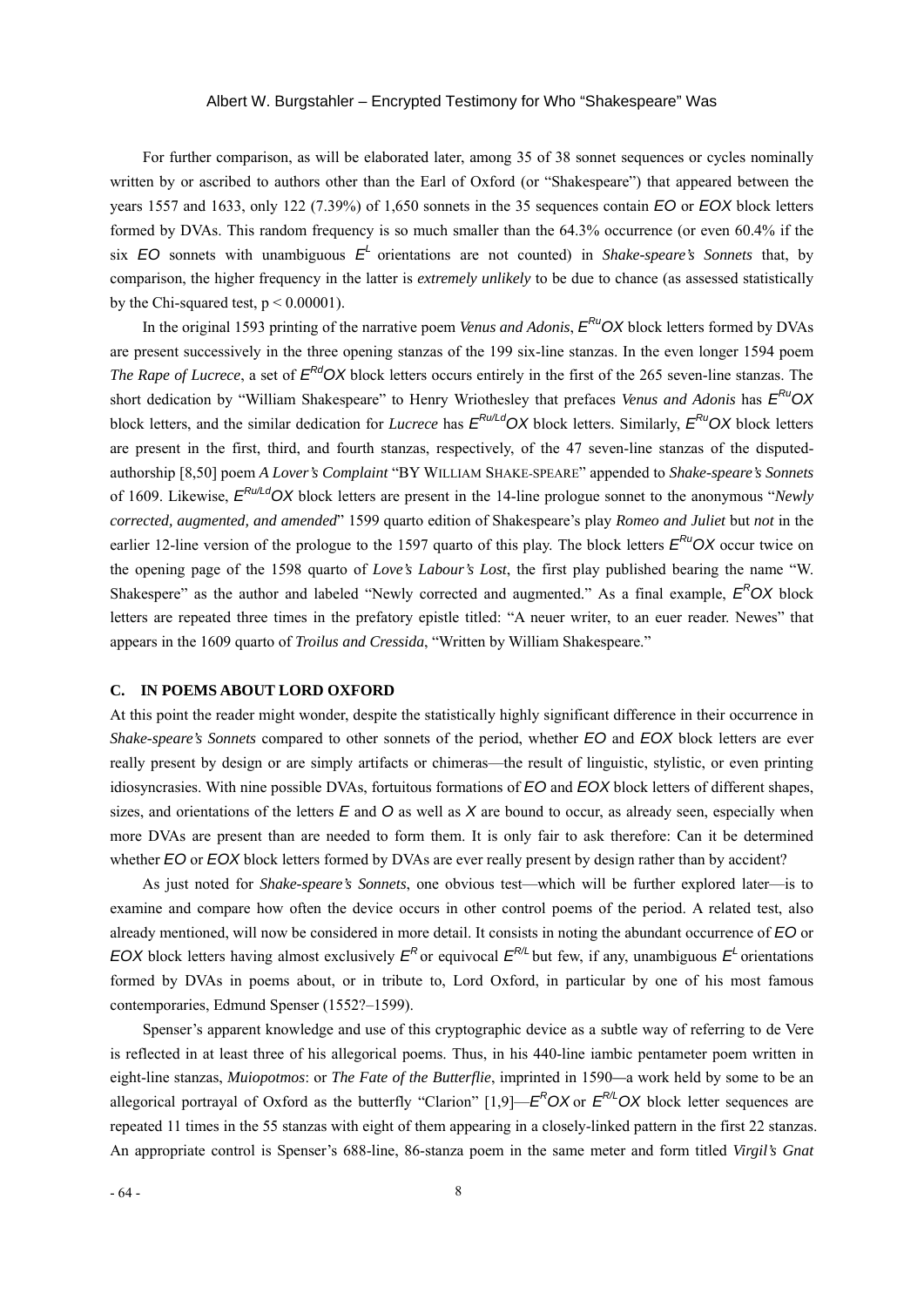(evidently not about Oxford), published in 1591 but written a decade or more earlier. This poem, a paraphrase translation of Virgil's *Culex*, has just two irregularly spaced *EO* or *EOX* block letters in the first 22 stanzas, and only seven more that are scattered erratically in the remaining 64 stanzas. Although the overall frequency of *EO* or *EOX* block letters in the two poems (11/55 vs. 9/64) is not significantly different statistically, the fourfold greater occurrence of these block letters in the first 22 stanzas of *Muiopotmos* compared with their occurrence in the first 22 stanzas of *Virgil's Gnat* has a suggestively small p value of 0.07 by either the Chi-square test with the Yates correction or by Fisher's exact 2 X 2 Chi-square test.

In Spenser's *The Teares of the Muses*, also published in 1591, along with *Muiopotmos* and *Virgil's Gnat* as part of his *Complaints, Containing sundrie small Poems of the World's Vanitie, the block letters*  $E^{Rd}$ *, O. and X* occur successively in the six-line iambic pentameter stanzas 3, 7, and 10, respectively, of the section on *Thalia*  (the Muse of Comedy). In the *Thalia* verses, several lines refer specifically to "Our pleasant *Willy,* . . . from whose pen / Large streames of honnie and sweete Nectar flowe", who has been identified as Oxford-Shakespeare [1,9,26,33,36,46]. As controls, among the other eight six-line stanza sections of *The Teares of the Muses*, five—*Clio* (History), *Melpomene* (Tragedy), *Calliope* (Heroic poetry), *Urania* (Astonomy), and *Polyhymnia* (Sacred Music and Dance)—have *OX* and *XO* block-letter patterns but no *EOX* sequence as in *Thalia*.

In his long allegorical poem, *The Faerie Queene* (1590, 1596), written in his nine-line stanza form, Spenser portrays a "noble knight" named Sir "*Scudamour*" (lit. "the shield of love"), who, on the basis of evidence presented in the next paragraph, has been proposed to represent Lord Oxford. Introduced at the end of Canto 6 of Book III of *The Faerie Queene*, Sir *Scudamore* (later spelled "*Scudamour*") and his encounters are the subject of much of Canto 11 and the closing verses of Canto 12 of Book III as well as parts of Cantos 1, 5, 6, 9, and 10 of Book IV. Since  $E^R$  or  $E^{R/L}$  OX block letters are present in 27 (93.1%) of the 29 passages of 2 to 4 stanzas in these cantos that include or refer to the name "*Scudamour*" (initially "*Scudamore*"), it is obviously plausible to identify "Sir *Scudamour*" as Lord Oxford. By contrast, in passages of similar length in *The Faerie Queene* involving other personages, *EO* and *EOX* block letters are present less than 20% of the time, thereby indicating that the high 93.1% frequency in the "Scudamour" passages seems *very* unlikely to be due to chance.

Earlier evidence for identifying "Sir *Scudamour*" in *The Faerie Queene* as Lord Oxford stems from the opening line ("*L'Escü* d'amour, the shield of perfect love,") of a poem in *A Hundreth Sundrie Flowres* (1573) titled: "The absent lover (in ciphers) disciphering his name, doth crave some spedie relief as followeth." This poem, the last in a series of 16 poems in *AHSF* subscribed "*Meritum petere, grave*" ("to deserve praise is a serious matter"), has been assigned on various grounds as having been written by young Oxford [1,5,32,36,51]. In support of this assignment, this 36-line, six-stanza poem in iambic pentameter has the block letters  $E^{Rd}OX$ formed successively by DVAs in the first three stanzas and  $E^{Rd/Lu}$ O block letters in the last two stanzas.

Finally, what appears to be a direct use of this monogram identity device by Spenser occurs in his dedicatory sonnet to "the right Honourable Earle of Oxenford" at the end of Book III of *The Faerie Queene.* As seen in Figure 3 on the next page, this sonnet has  $E^{Rd}OX$  block letters formed by 10 of 13 DVAs. Three (18.8%) of the other 16 dedicatory sonnets in *The Faerie Queene* have less well-defined *EO* or *EOX* block letters. This frequency for random occurrence falls in the same range found in some of Spenser's shorter sets of sonnets printed in his 1591 *Complaints*, *i.e*., *The Visions of Bellay* (3/15 = 20.0%), *Ruines of Rome: by Bellay* (4/33 = 12.1%), *Visions of the world's vanitie* (1/12 = 8.3%), and *Vision's of Petrarch* (1/7 = 14.3%). Among Spenser's well-known longer set of 89 *Amoretti* sonnets published in 1595, eight (9.0%) have apparently random *EO* or *EOX* block letters with an  $E^{Rd}$  in No. 15, an  $E^{Ld}$  in No. 64, and  $E^{R/L}$  patterns in Nos. 2, 21, 39, 55, 81, and 88.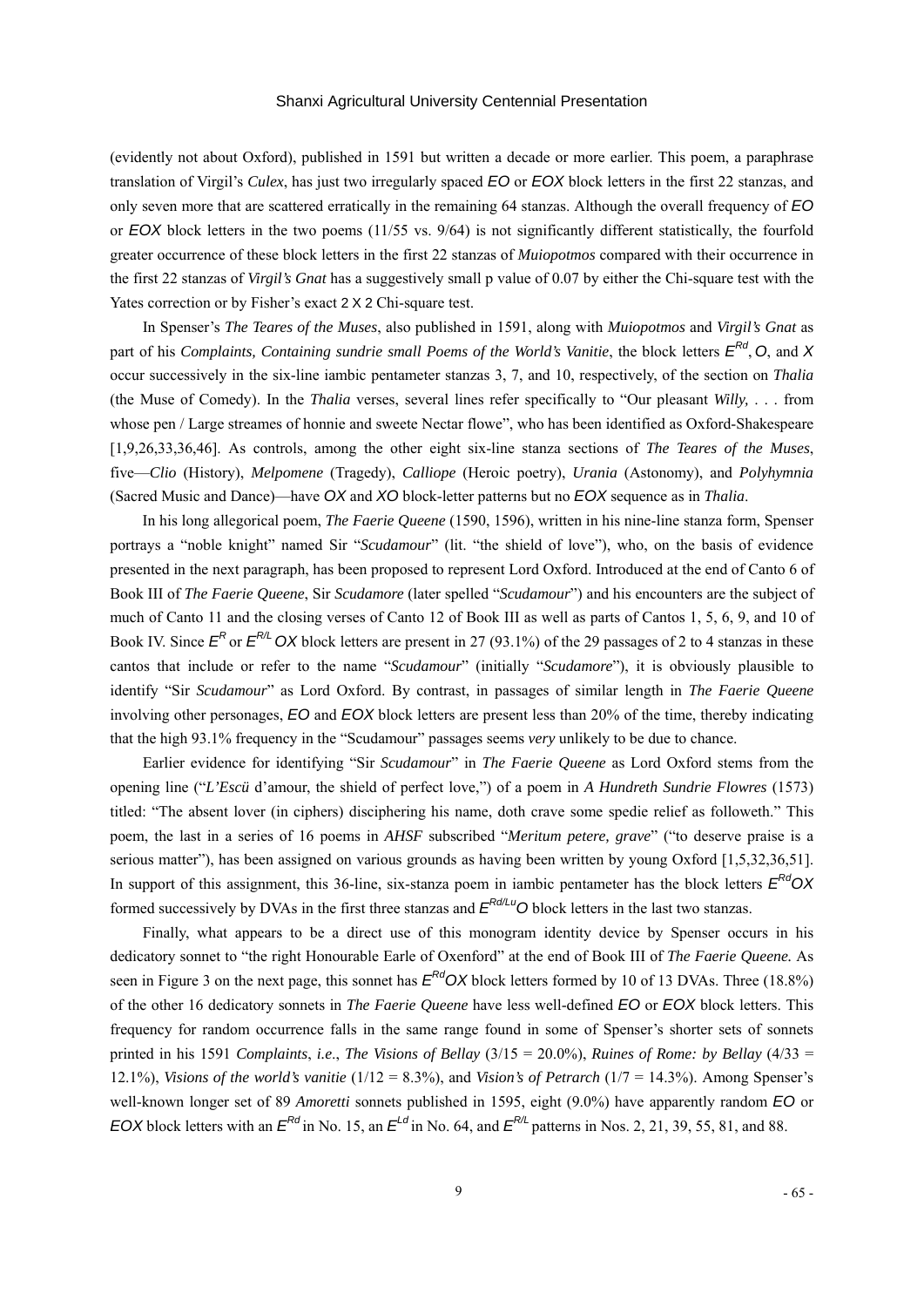

. 13 DVAs Figure 3. Facsimile of Edmund Spenser's dedicatory sonnet to Lord Oxford at the end of Book III in *The Faerie Queene* (1590, 1596) showing  $E^{Rd}$ OX block letters formed by 10 of the

Another example of a direct poetical tribute to Lord Oxford containing  $E^{PL}$ OX block letters is Henry Lok's sonnet dedicated "To. . . the Earle of Oxford" that begins: "If Endor's widow had power to raise. . ." This sonnet by one of Oxford's former servants is the twelfth in a series of 60 dedicatory sonnets appended to Lok's *Christian Passions* verses on *Ecclesiastes* published in 1597. Of the remaining 59 sonnets taken as controls, seven of them (11.9%) have random *EO* or *EOX* block letters formed by DVAs.

#### **D. IN TRIBUTES TO "SHAKESPEARE"**

As the foregoing examples indicate, *EO* and *EOX* block letters formed by DVAs as a device to identify Lord Oxford appear to have been recognized and used by at least two of his contemporaries. The next crucial question is: Do such name-identifying block letters occur—and how often—in poetical tributes of the time to "Shakespeare"?

Among the earliest of such tributes is that by John Weever (1573–1637), his Epigram 22 sonnet of "The fourth weeke. *Ad Gulielmum Shakespeare*" in his *Epigrammes in the oldest cut, and newest fashion* published in 1599. As shown in Figure 4 on the next page, this sonnet contains a clear set of *ERdOX* block letters. Only one other poem (No. 21 of "the first weeke") in this collection of 85 mostly short epigrams has (apparently random) *EO* block letters. In 1614 Thomas Freeman, evidently a pen-name of de Vere's illegitimate son Edward Vere (or Veere) (1581–1629) [33], published a similar poetical tribute to "Shakespeare" with  $E^{Rd/L}$ <sup>O</sup> block letters in his Epigram 92 sonnet "*To Master W: Shakespeare*" in the *Second Bowle* of his *Rvnne, And a great Cast*, which otherwise lacks *EO* block letters.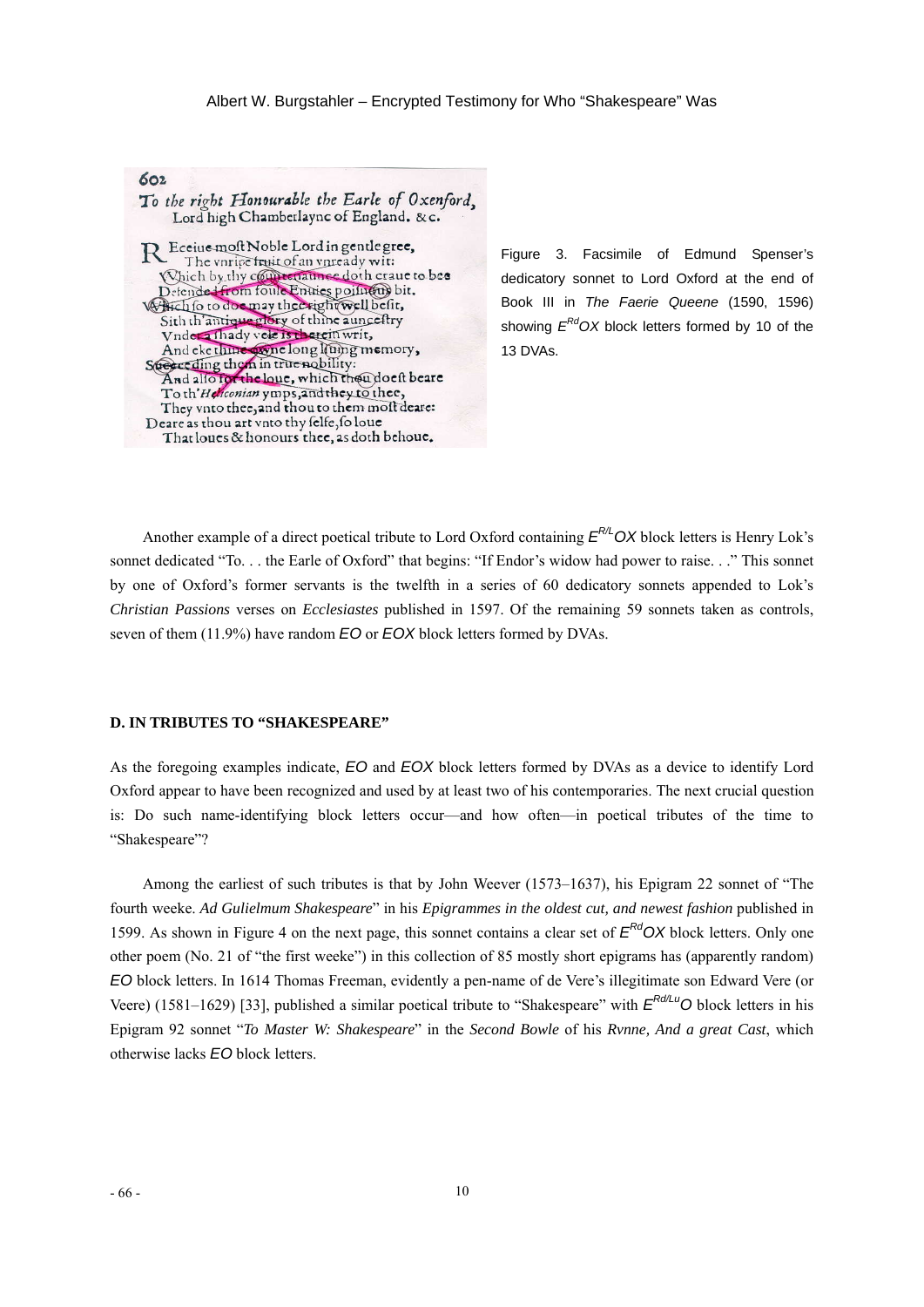Epig 22. AdGulielmum Shakespeare.

Honie-tong'd Shakespeare when I faw thine if the I fwore Apollo got them and none other, Their rofie-tainted features cloth'd in tifue, Some heauen born goddelle faid to be their mo-Rofe-checkt Adonis with his amber trefles, (ther: Faire fire-hot Venus charming him to loue her, Chaste Lucretia virgine-like her diefles. (her: Prowd luft-ftung Tarquine feeking ftill to proud Romea Richard; more whole names I know not. Their fugred tongues, and power attractive beuty Say they are Saints althogh that Sts they thew not For thoufands vowes to them fubiective dutie: They burn in loue thy childre Shake/pear het the. Go, wo thy Musemore Nymphish brood beget (them.

Figure 4. Facsimile of John Weever's sonnet in praise of "Shakespeare" in his *Epigrammes*  (1599) showing  $E^{Rd}$ OX block letters formed by 10 of the13 DVAs. Note that restoration of ther to mo- of mother at the end of line 4 supplies the letter r required to complete the downwardpointing DVA on the upper right.

Seven years earlier, William Barksted (1577–1620) published his *Myrrha the Mother of Adonis*, an 896-line iambic pentameter narrative poem, in which the last of the 112 eight-line stanzas has the revealing lines in the past tense: "His song was worthie merrit (*Shakspeare* [sic] hee) / sung the faire blossome . . ." suggesting that the author was no longer living. This closing stanza has an overlapping pattern of  $E^{Rd/u}$  OX block letters formed by the 10 needed DVAs that are present. Among the other 111 stanzas, only four (Nos. 34, 60, 76, and 103) have *EO* (but no *EOX* ) block letters, a frequency of only 3.6%, in agreement with random expectation for such short stanzas.

Remarkably, *EO* block letters are present in all the prefatory commendatory poems in the celebrated first and second folios of Shakespeare's plays. In the First Folio, published in 1623, Ben Jonson's short 10-line iambic tetrameter poem, "To the Reader." facing the controversial "figure" engraving of "William Shakespeare," has 16 DVAs, eight of which form  $E^{Rd/Lu}$ O block letters (see the upper part of Figure 5 on the next page).

Jonson's famous 80-line iambic pentameter eulogy to "The AVTHOR MR. WILLIAM SHAKESPEARE" has the block letters  $E^{Rd}$  OF OX on the first page and  $E^ROX$  repeated three times on the second page. In the opening lines of this effusive encomium, Jonson evidently paraphrased part of a four-stanza, 24-line iambic pentameter commendatory poem by "Ignoto" at the end of Book III of *The Faerie Queene* in praise of Edmund Spenser [9,26,33,46]. This Ignoto poem has  $E^{Ru/Ld}$ O block letters in the first stanza and  $E^{Rd/Lu}$ O block letters in the last stanza, thereby pointing to Lord Oxford as the author (*cf*. later evidence herein for Oxford as Ignoto) and, as implied by Jonson, his identity with "THE AUTHOR MR. WILLIAM SHAKESPEARE."

Also in the First Folio of 1623 as well as in the Second Folio of 1632 are  $E^{Rd}$ O block letters in the commendatory sonnet "Vpon the Lines and Life of the Famous Scenic Poet, Master VVILLIAM SHAKESPEARE" by Hugh Holland (1563–1633) and in the 22-line tribute in iambic pentameter "TO THE MEMORIE of the deceased Authour Maister W. SHAKESPEARE" by Leonard Digges (1588–1635). Even the short eight-line iambic pentameter tribute "To the memorie of M.*W*. Shake-speare" by "I.M." (most likely John Marsten, 1576–1634 [20,44]) has a set of  $E^{RU}$ O block letters (with a fan-shape E) formed by the eight DVAs that are present. With the possible exception of Jonson's 18-line poetical tribute "To SIR HORACE VERE" (Oxford's cousin) in his *Epigrammes* of 1616, none of the other poems by these three authors in praise of others appear to contain *EO* or other meaningful block letters formed by DVAs.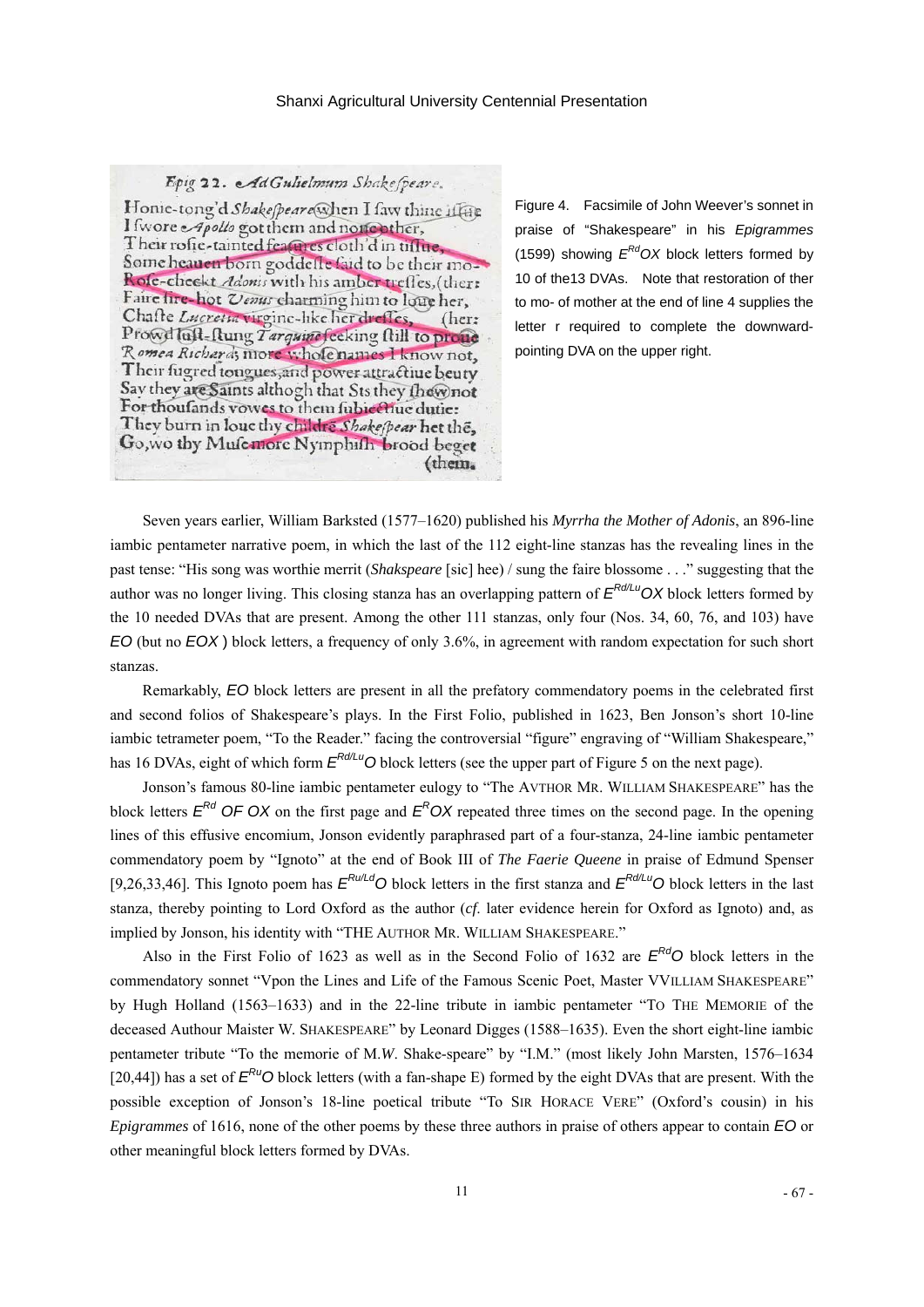In the Second Folio, Ben Jonson's ten-line iambic tetrameter poem "To the Reader." has the two-letter indentation in the First Folio altered to a one-letter indentation. As seen in the lower part of Figure 5 below, this change results in fewer DVAs that then form a different, not quite perfect  $E^{Rd/Lu}$ O block-letter pattern. Besides retaining the testimonials of the First Folio with their *EO* block letters, the Second Folio has three new poetical tributes. The first is an encomiastic iambic pentameter poem in 38 rhymed couplets: "On Worthy Master Shake- /speare and his Poems." This tribute, subscribed "*I. M. S*." (for In Memoriam Scriptoris? [22] or possibly for the song writer John Milton Senior?), contains five  $E^ROX$  or  $E^{R/L}OX$  block-letter groupings formed by 50 of 64 DVAs. The second is the anonymous eight-line iambic pentameter tribute in four rhyming couplets in the style of (and possibly by) Jonson shown in Figure 6 on the next page containing  $E^{Rd/LU}$  OX block letters formed by 10 of 11 DVAs. The third is the famous unsigned poem by John Milton Jr. (1608–1674), a 16-line "Epitaph on the admirable Dramaticke Poet, VV. SHAKESPEARE" that has  $E^{Rd}OX$  block letters formed by 10 of 13 DVAs.



Noton his Picture, but his Booke.

**B.I.** 

Figure 5. Facsimile of Ben Jonson's poem "To the Reader" in the 1623 First Folio (upper) and 1632 Second Folio (lower) showing the effect of change in indentation on the *ERd/LuO* block-letter pattern.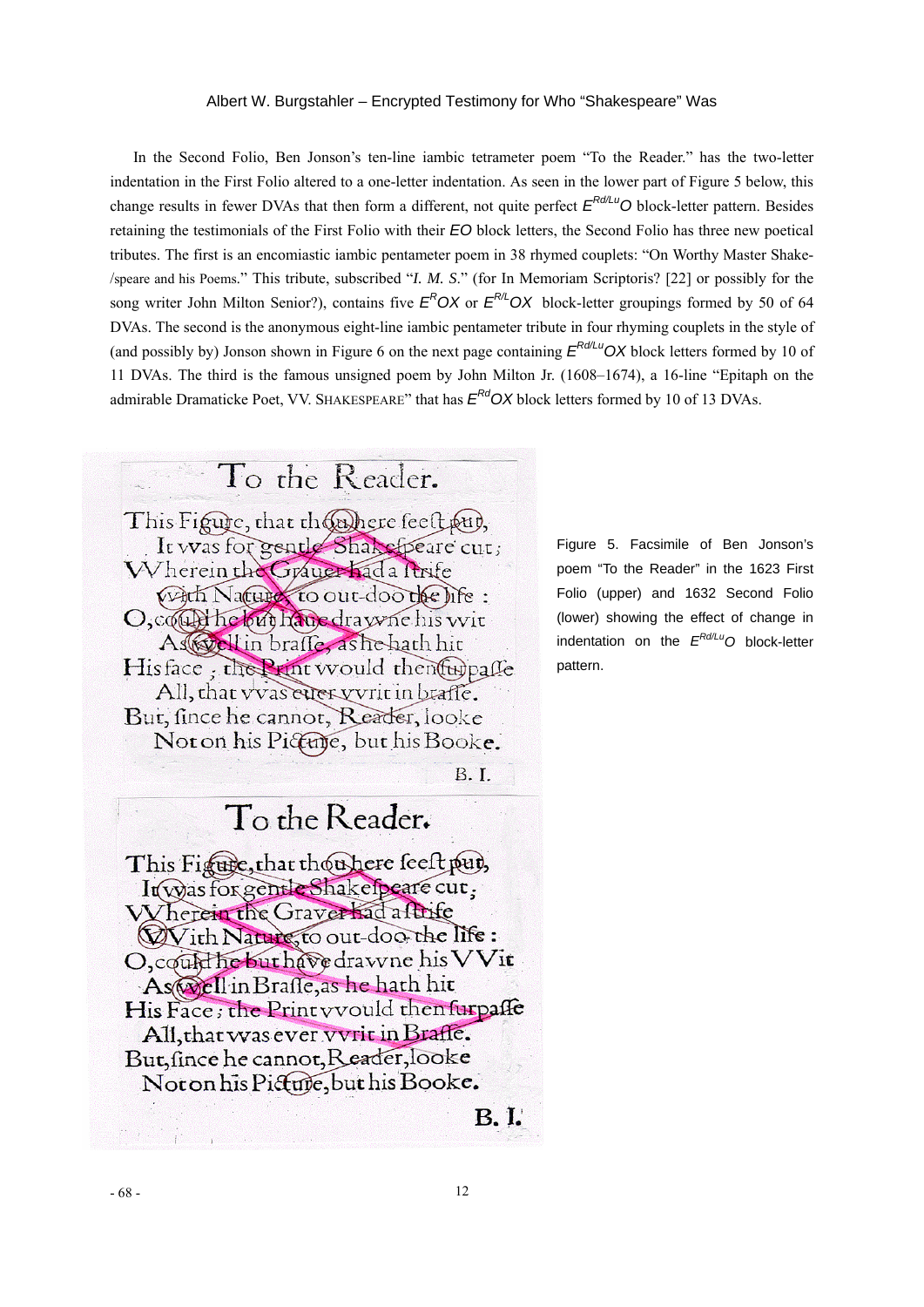Fight Restarouathis Lifes Shaddow is: To fee The truer image and a livelier he Trone Reader But, obferve his Comicke vaine, Lagoh, and proceed next to a Tragicke straine, Then weepers So when thou find' ft two contraries, Two different passions from thy rapt foute rife, Say, (who alone effect fuch wonders could) Rare Shake-speare to the life thou doft behold.

Figure 6. Anonymous eight-line prefatory poem in the 1632 Second Folio paying tribute to "Shake-speare" showing *ERd/LuOX* block letters formed by 10 of the 11 DVAs.

Although not a poem, another notable tribute to Shakespeare is the short dedication by stationer Thomas Walkley (fl. 1618–1658) to his 1622 quarto edition of Shakespeare's play *Othello*, wherein he speaks warmly of "The Author . . . whose name is sufficient to vent his worke." This 11-line prose dedication, averaging 11.1 syllables per line, has 13 DVAs, of which 10 form  $E^{Rd/L}$  OX block letters. By contrast, Walkley's similar short dedication to his 1619 quarto of Beaumont and Fletcher's play *A King and No King* has only three non-block-letter forming DVAs, and the same is true of his dedication to his 1628 publication of *Brittain's Ida*, which he incorrectly attributed to Edmund Spenser.

In *Poems: VVritten by Wil: Shake-speare. Gent*., published in 1640, there are additional testimonials with *EO* block letters. Beneath a frontispiece engraving of "Shakespeare" facing in the opposite direction from the engraving in the first two folios of the plays—on which it was obviously modeled— is an eight-line parody of the first part of Ben Jonson's 80-line folio poem to "The AUTHOR MR. WILLIAM SHAKESPEARE." Although it lacks enough DVAs to form *EO* block letters, it is subscribed with Jonson's inverted initials "I. B." (for the publisher John Benson, d. 1667). A prefatory 14-line commendatory poem in seven rhymed couplets, "Of Mr. *William Shakespeare*", signed by John Warren (d. 1631), has nine DVAs with eight of them forming  $E^{R_U}$ O block letters. Facing this poem is the beginning of a 28-line, two-page prose dedication "To the Reader" signed "I. B.", which has  $E^{Ru}O$  block letters formed by eight of 14 DVAs. This dedication is followed by a glowing 68-line tribute in rhyming couplets, "Vpon Master WILLIAM SHAKESPEARE, the *Deceased Authour, and his* POEMS" by "Leon. Digges" with a complicated array of at least 53 DVAs creating an uncertain block letter pattern.

Also present in this 1640 publication of Shake-speare's *Poems* is a peculiar 16-line eulogy containing *ERdO* block letters pointing to de Vere as Shakespeare that was written many years earlier and signed "*W.B*." (William Basse, 1583–1635) "*On the death of* William Shakespeare, *who died in Aprill*, Anno Dom. 1616." John Milton Jr's 16-line "Epitaph on the admirable Dramaticke Poet, VV. SHAKESPEARE" that first appeared in the Second Folio, but here signed "*I. M.*", is also reprinted while retaining slightly modified  $E^{Rd}OX$  block letters. An anonymous 32-line testimonial in rhymed couplets titled: "*An Elegie on the death of that famous Writer and Actor*, M. William Shakespeare" rounds out these poetical accolades with a further set of  $E^{Ru}$ OX block letters.

In all these tributes by many different contemporary authors to "Shakespeare," it is noteworthy that the orientation of the letter  $E$  in the  $E$ O and  $E$ OX block letters uniformly faces normally to the right or, as can be seen, equivocally, to the right or left. If present by accident, the block letter  $E$  in these tributes, when unambiguous, would be expected to face about equally to the right or left. However, the fact that it faces (or can be seen as facing) consistently to the right strongly indicates it is present by design and not by accident.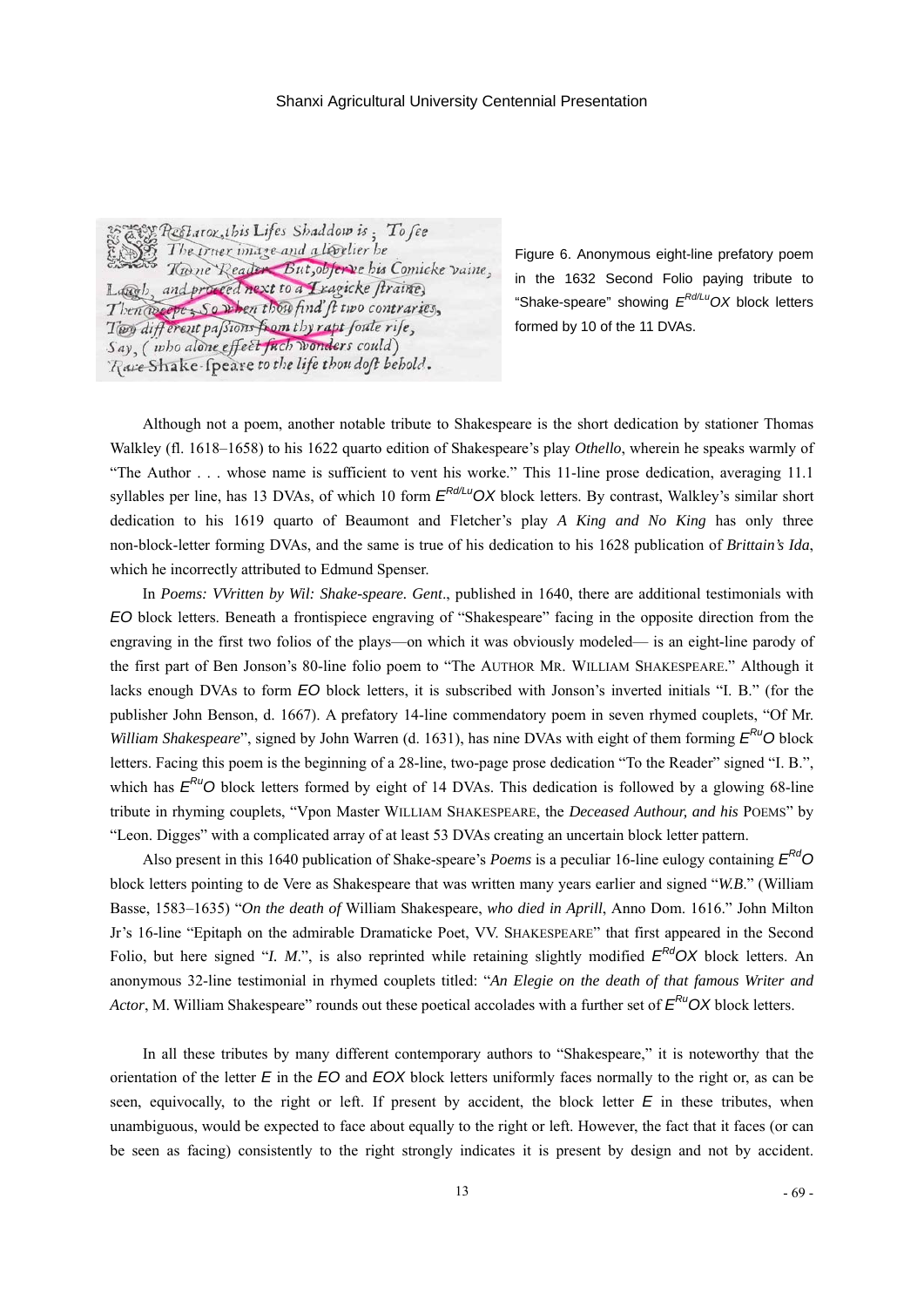Moreover, with so many tributes by different authors, it is difficult to argue that the presence of *EO* and *EOX*  block letters in them is entirely due to linguistic, typographic, or other accidental idiosyncrasies rather than design. Still, because the letters in DVAs comprise, on average, about 25% of the letters in English literature [4]  $(e = 13\%, r = 6\%, u = 3\%, v = 1\%, \text{ and } w = 2\%)$ —with the most common letter **e** appearing twice and in combination with **r**—it is clear, as already noted, that DVAs, with their nine different spellings, are also likely to occur fortuitously to some extent, especially in texts with more than ten syllables per line. Further examination was therefore undertaken of a wide variety of poems of the period for *EO* block letters formed by DVAs as additional controls and also as a potential probe or ferreting tool to help identify other poems by or about Lord Oxford.

### **E. IN OTHER POEMS OF THE PERIOD**

Among the 757 different poems in seven well-known Elizabethan poetical miscellanies, the first editions of which were published during Oxford's lifetime, 175 (23.1%) of them contain *EO* or *EOX* block letters formed by DVAs. (For DVA and block letter details for each poem in these miscellanies, see Supplementary Tables 2–8A [21b].) If all 17 of the 14-line sonnets printed in three or four stanzas in these miscellanies are conflated into single stanzas, this number of 175 poems with *EO* or *EOX* block letters increases to 192 (25.4%). Of the various *EO* poems in the miscellanies, only 11 are directly attributed to Lord Oxford. The one poem signed by "W. Shakespeare" ["On a day, (alack the day,) . . ."] has  $E^{Rd/L}$ <sup>O</sup> block letters. Except for a few poems by known authors, most of the other poems with *EO* block letters are either unsigned or are subscribed by intriguing pen names with practically only  $E^{\mathcal{R}}O$  or  $E^{\mathcal{R}\ell}O$  block letters, like "My Luck is Loss" (5/5 with *EO* or *EOX* block letters), "Ignoto" (10/22), "Shepherd Tony" (4/7), "Anomos" (27/69), and "Melophilus" (10/10). Although they vary in form and theme, these pen-name poems and many of the unsigned ones with  $E^R$  or  $E^{R/L}$  block letters have lyrical qualities and distinctive linguistic, lexical, syntactical, and other stylistic features characteristic of Oxford's (and Shakespeare's) known poetry. Many of them, especially the large number by "Anomos" (lit. "outside the law"), have long been hailed by literary scholars as some of the finest poems of the period [43].

A striking example of one of these pen-name poems appears in the poetical miscellany *Brittons Bowre of Delights*, published in 1591 (see Supplementary Table 4 [21b]). Signed "Trentame," but generally attributed to Oxford [3], the poem is an exquisite eight-line acrostic tribute to Elizabeth Trentham, a lady of the court, whom de Vere married in late 1591. Opening with the line "Time made a stay when highest powers wrought . . .," the poem consists of two iambic pentameter quatrains with the first letters of the lines spelling TRENTAME. Remarkably, it has two sets of *EOX* block letters ( $E^{Ru/Ld}$  *OX* and  $E^{Rd}$  *OX*) formed by 20 of the 24 DVAs that are present.

By comparison, the presumably random occurrence of *EO* or *EOX* block letters (with about equal right and left unambiguous orientations of the block letter *E*) in poems in the seven miscellanies that are fairly certain to have been written by *other* authors is less than one-seventh or ca.15% of their occurrence in the poems subscribed by Oxford and the above pen names. However, because the poems in these miscellanies differ greatly in form, style, length, lines per stanza, and syllables per line, it is also obvious that more reliable comparisons would be with poems of the same form and length, such as sonnets, of which there are many sequences of the period by various authors.

 As noted earlier on page 8, among 35 of 38 sonnet sequences or cycles nominally written by or ascribed to authors other than Oxford that appeared between the years 1557 and 1633, 122 (7.39%) of the 1,650 sonnets in the 35 sequences contain *EO* or *EOX* block letters. Random occurrence of *EO* and *EOX* block letters in these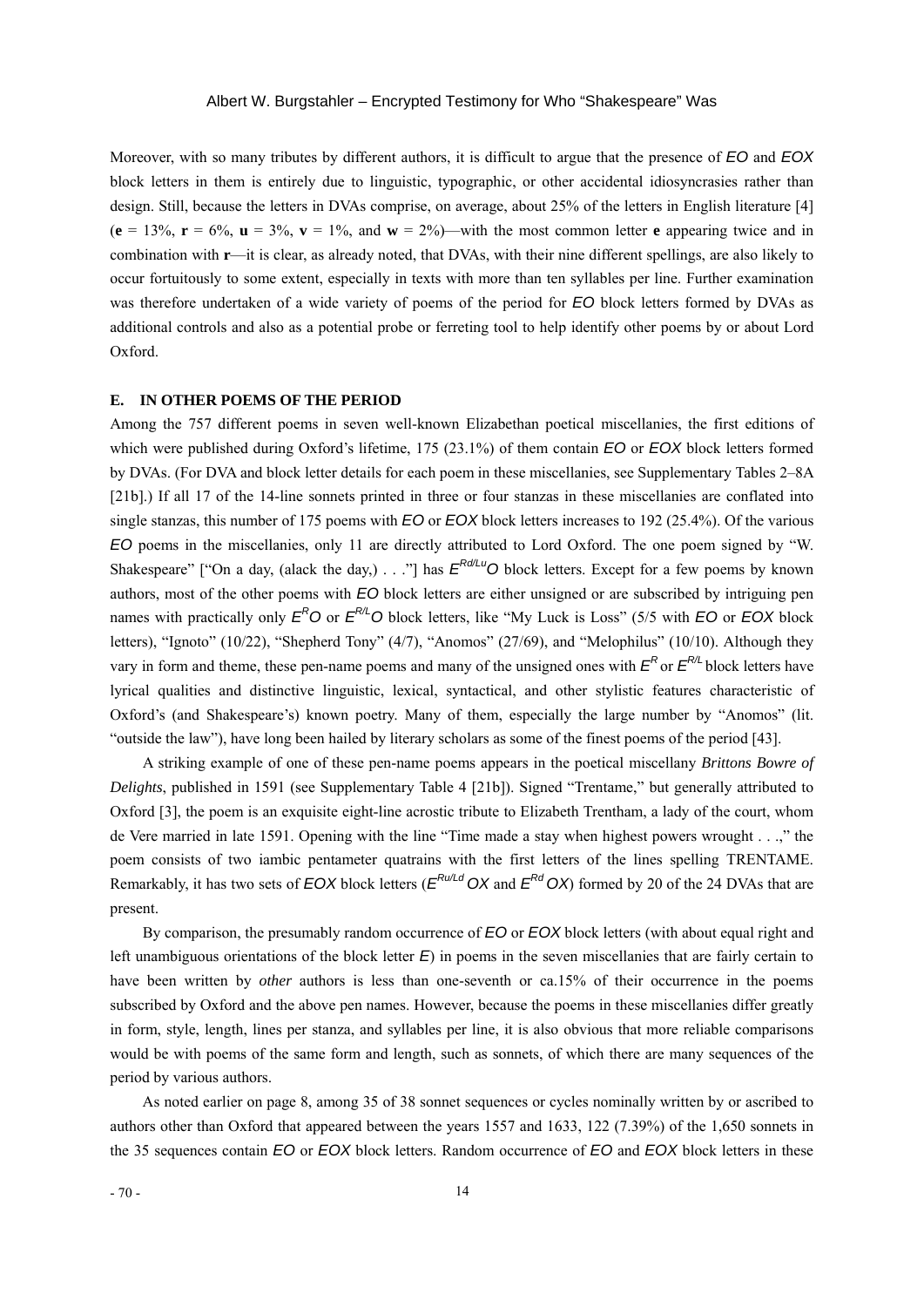122 sonnets is indicated by the fact that almost equal numbers of them have unambiguous  $E^R(29)$  and  $E^L(27)$ orientations, while the remaining 64 have equivocal  $E^{\alpha_L}$  orientations. (For details on all 38 sequences containing a total of 1,780 sonnets, see Supplementary Table 9 [21b].) The other three of the 38 sonnet sequences (*Diella* by R.L, *Emaricdulfe* by E.C., and *The Tears of Fancie*, or *Love Disdained* by T.W. (= Thomas Watson, d. 1592) comprise 131 sonnets with 60 (45.8%) of them having *EO* or *EOX* block letters—42 with  $E^{R/L}$  and 18 with  $E^{R}$ but *none* with  $E<sup>L</sup>$  orientations. (For details, see Supplementary Tables 9A, 9B, and 9C [21b].) The exclusive unambiguous  $E^R$  block letter orientations, without any  $E^L$  orientations, in these three sequences clearly point to design rather than accident, *i.e*., that Oxford may have written or was involved in writng them. In agreement with the *EO* block letter findings indicating Oxford's connection with these sonnets, many of them have close linguistic and stylistic resemblances to *Shake-speare's Sonnets* [5,47],

 Compared with the three foregoing sonnet sequences, an even higher percentage (81.8%) or 27 of the 33 sonnets in the 1573 publication, *A Hundreth Sundrie Flowres* (*AHSF*, referred to earlier on page 9), has *EO* or *EOX* block letters with *only* unambiguous  $E^R$  or equivocal  $E^{R/L}$  orientations. (For details, see Supplementary Table 10 [21b].) Although George Gascoigne (1534?–1577) is widely regarded as the principal author of *AHSF* with its various intriguing, mostly Latin, posies [38,40], Oxford's primary role in its production was advanced in 1926 by Bernard M. Ward (1893–1945) [32,51] and recently reaffirmed on linguistic grounds by Brame and Popova [5]. Obviously, if most of the sonnets in *AHSF* are by Oxford, he was writing more than a few sonnets while still very young. As might be expected, many other poems in *AHSF* also have  $E^RO$  or  $E^{R/L}O$  block letters formed by DVAs, thereby again pointing to Oxford's authorship.

#### **F. IN ADDITIONAL EXAMPLES**

From what has been presented, other poems, especially sonnets, that are by or about Lord Oxford, might be expected to have a fairly high frequency of *EO* block letters formed by DVAs. By contrast, as seen here, an average random or fortuitous occurrence of 15% or less of such block letters is found in poems *not* by or about him. Some additional examples of the apparent use of  $EO$  block letters as an internal de Vere-Oxford identity device follow.

The first example occurs in the exquisite sonnet titled: "*Phaeton* to his friend *Florio*," commending John Florio (1553–1635) for his *Second Frutes*, an exemplary Italian-English language instruction manual published in 1591. This sonnet, written in the Italian style, begins: "*Sweete friend whose name agrees with thy increase*," and is proposed to be by "Shakespeare" [17] or by Lord Oxford [3,5,47]. It has  $E^{Rd/Lu}$ OX block letters formed by 10 of 15 DVAs, with the *X* located neatly inside the *O*.

The second example is an intriguing English style sonnet beginning: "The restless swallow fits my restless mind," which is inscribed in a cartouche in the lower right-hand corner of a famous "Pregnancy Portrait" in the British Royal Collection. Painted by Marcus Gheeraerts the Younger around the end or turn of the 16<sup>th</sup> century, this portrait throughout most of its existence has been thought to represent Queen Elizabeth I in a "fancy dress." From a careful study of the painting and its alterations, plus the strong linguistic resemblances to poem No. 13 in the Table on page 6 (*cf*. the similar 26-line poem with two sets of *ER OX* block letters in *AHSF*: "The hateful man that heapeth in his mynde . . ."), the cartouche sonnet has been reasonably ascribed to Lord Oxford [2; *cf*. 37,44]. Support for this conclusion is found in the occurrence of  $E^{Rd/Lu}$ OX and  $E^{Ru/Ld}$ OX block letters formed by 20 of 25 (or 26 DVAs, depending on the indentation of the closing couplet) in the sonnet when it is conflated into a single stanza in a printed transcription retaining the original spelling.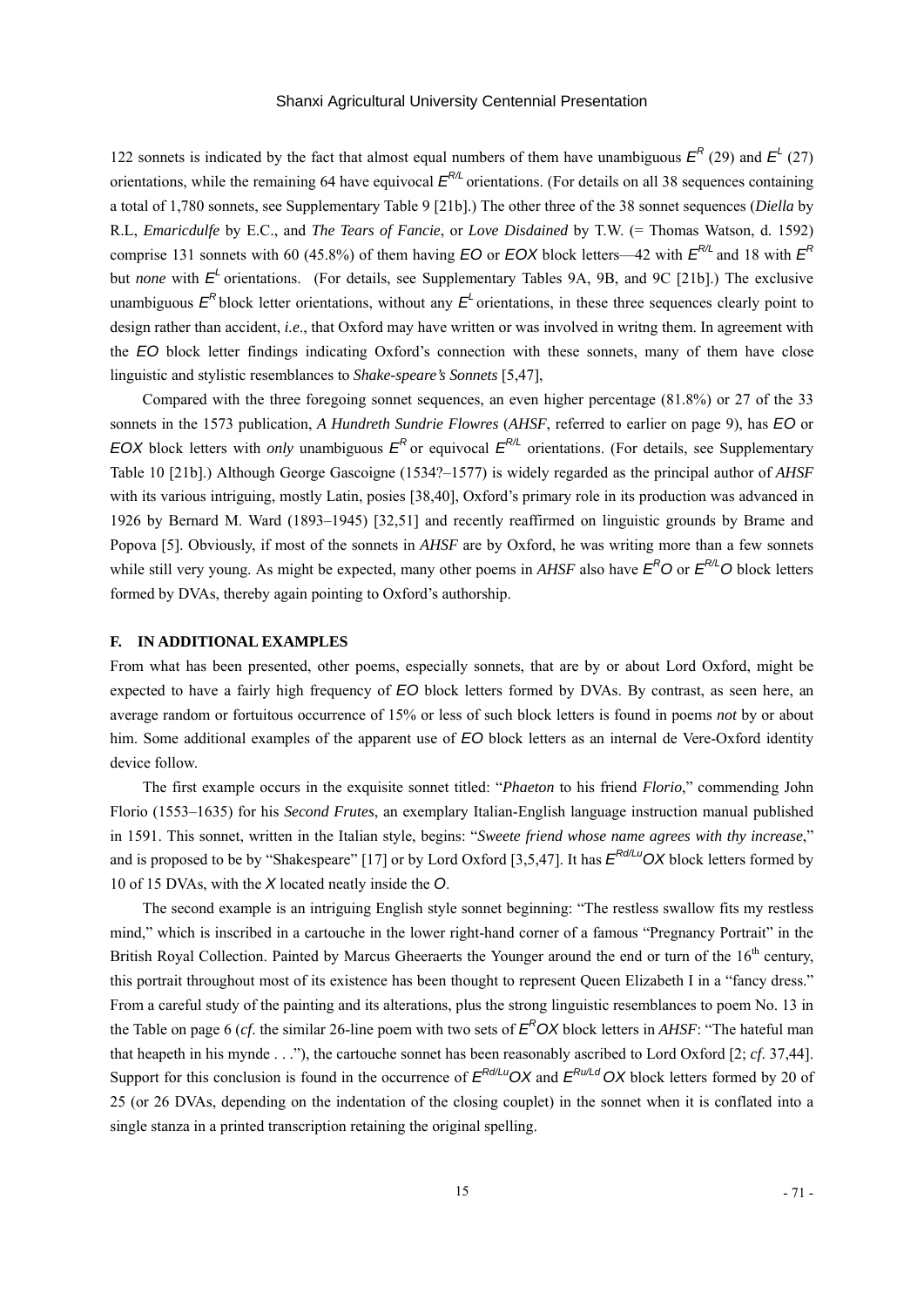The third example (included in one of the 38 sonnet sequences listed in Supplementary Table 9 [21b]) is the "Sonnet Decifring [describing] the Perfyte Poete" appended to eighteen-year-old King James VI of Scotland's *Essayes of a Prentise* published in 1584. Evidently pointing to Oxford as the subject, this sonnet has two sets of  $E^{Rd}$ O block letters formed by 16 of the 20 DVAs that are present. For comparison, as indicated in Supplementary Table 9 [21b], only the second sonnet of James's 15 sonnets in his *Essayes of a Prentise* has (apparently random) *EO* block letters (as *ERd/LuO*).

The fourth example consists of the three prefatory sonnets to the 3020-line poem, *The Tragicall Historye of Romeus and Juliet*, first published in 1562 and reprinted during de Vere's lifetime as late as 1587. Although the title page states that the story was "*written first in Italian by [Matteo] Bandell[o] and nowe in Englishe by Ar. Br*.", the poem is actually "a very able translation" [34] of Pierre Boiastuau's French version in his *Histoires Tragiques*. Since Shakespeare's play *Romeo and Juliet* adheres closely to the story line of this poem, the notion that Oxford wrote the three prefatory sonnets with one having an  $E^{R/L}$ O and two having an  $E^R$ O block letter pattern is not unreasonable. Although the extent to which young Oxford may have been involved in the composition and publication of the *Romeus and Juliet* poem in 1562 is uncertain [19], it is known that he was already fairly proficient in French at that time [3,14,19,26,33,36,46]. Moreover, in *Epitaphes, Epigrams, Songs, and Sonets* of 1567 by George Turberville, there is, at the end, a 46-line "Epitaph on the death of Maister Arthur Brooke drowned on passing to New Haven." This poem extols the poet-author/translator of *Romeus and Juliet*  and has four sets of  $E^R$ OX block letters formed by 40 of 48 DVAs, thereby indicating that it was probably actually written about or by de Vere. By contrast, other poems in Turberville's *Epitaphes* appear to have only random DVAs.

The fifth example consists of two unsigned English-style sonnets on f.18v in the Rawlinson 85 Poetical MS with the opening lines: "My wayning ioyes, my still increasing greife" and "The dreye days when I must take my leave." Each of these sonnets contains  $E^{Rd}OX$  block letters formed by DVAs. Other sonnets and poems in the collection assigned to various contemporary courtier poets, *e.g.*, Sir Philip Sidney (1554–1586), Sir Edward Dyer (1543–1607), and Sir Walter Raleigh (1552–1618), do not contain *EO* or *EOX* block letters formed by DVAs.

The sixth example is a moving eulogy to Queen Elizabeth by "Infelice Academico Ignoto", that appeared in the 1603 "*Epicedium*, A FVNERAL Oration, upon the death of the late deceased Princesse of famous memorye, Elizabeth . . ." The first of the 13 four-line stanzas in iambic pentameter contains a clear block letter  $E^{Ru}$ , and the second stanza contains a block letter O, both neatly formed by DVAs. Except for another block letter *O* formed by DVAs in the ninth stanza, the remaining stanzas contain only either random or no DVAs.

The seventh example occurs in a warm commendatory Italian-style sonnet in the 1605 quarto of Ben Jonson's play *Sejanus, His Fall*. Suggestive of the exclamation "*Sweet Swan of* Auon!" in Jonson's 80-line eulogy to "The AUTHOR MR. WILLIAM SHAKESPEARE" in the First Folio, this sonnet is signed "*CYGNVS*" (the "Swan") and has  $E^{Rd}$  OX block letters formed by 10 of 13 DVAs.

The eighth and final example, challenging a conventional authorial assignment [43], involves a series of poems in *A Poetical Rapsody* published in 1602. Among 19 poems in this miscellany supposedly written by Walter Davison while still in his youth, 14 are fairly mature amorous sonnets, of which 12 have *EO* block letters with apparently *non*-random orientations of the block letter  $E$ —five have  $E<sup>R</sup>$  and seven have  $E<sup>R/L</sup>$  orientations, but *none* have  $E<sup>L</sup>$  orientations (see Supplementary Table 8 [21b]). Although this fact does not prove that Oxford wrote these sonnets, it clearly supports the possibility that he did, since it is unlikely that *only*  $E^R$  and  $E^{R/L}$  but *no E*<sup>L</sup> orientations of the block letter *E* would occur purely by chance in this many sonnets by a single author.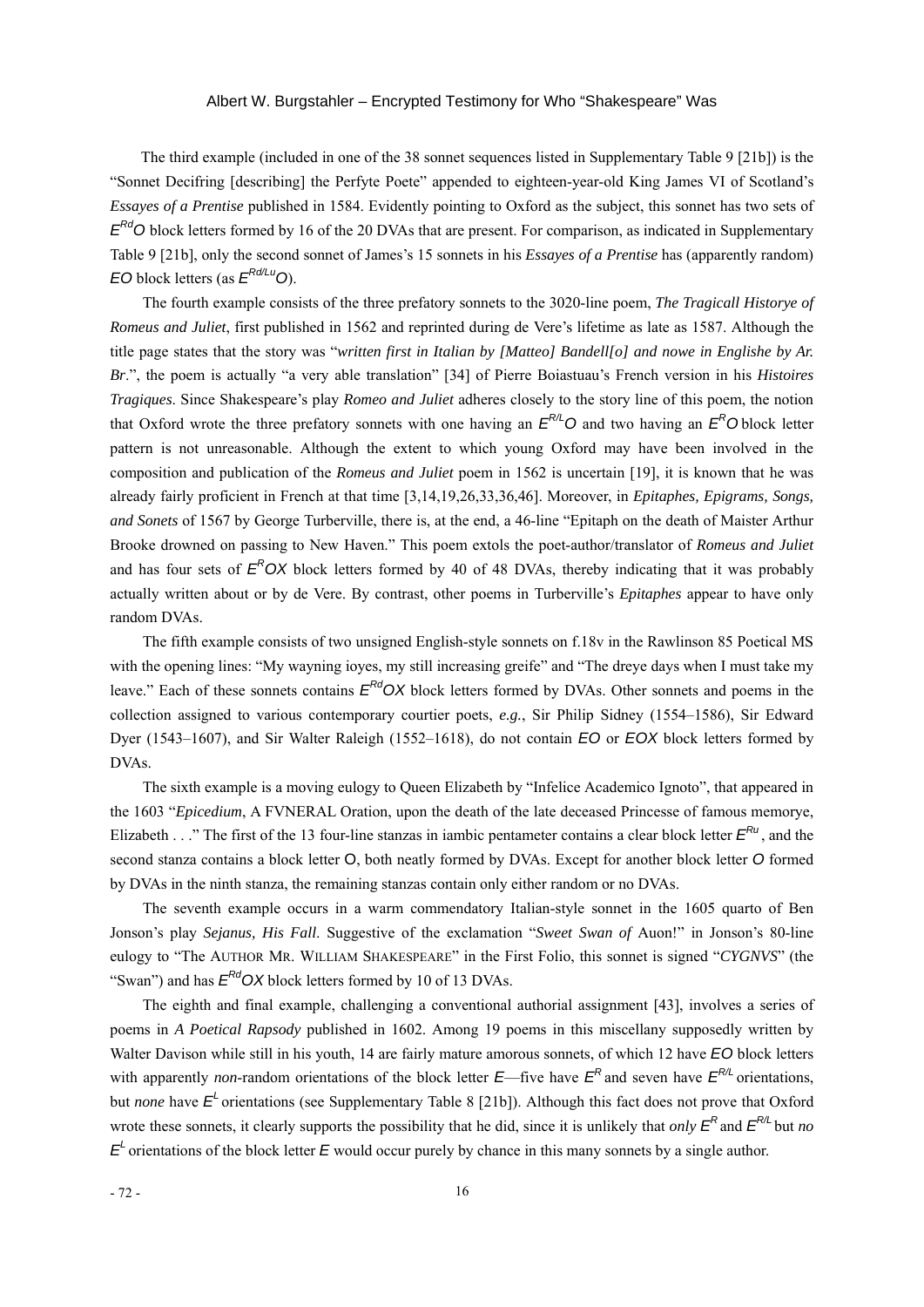#### **3. CRITICAL ASSESSMENT**

Although other examples can be given, it is now appropriate to conclude and evaluate the validity of this research. As noted at the outset, this two-stage acrostic *EO* monogram identity device based on diagonal alignments of the four letters of the name Vere appears to be unique. If a similar or related device were known in 16<sup>th</sup>- or early 17<sup>th</sup>-century English literature, especially in view of its simplicity, DVAs or similar letter alignments to form block letters would almost certainly have been discovered long before Tweedale [49] did. Even so, the presence of DVAs by design, specifically to form *EO* or *EOX* block letters, is strongly hinted at by the "*E. O*." and "*E. Ox*." signatures to poems by Oxford in the Table on page 6 containing *EO* or *EOX* block letters, apart from their occurrence in other works by Oxford and by "Shakespeare."

Locating all the DVAs manually with a transparent ruler or straightedge, as performed here, can be very tedious, and, despite every effort, a few (*i*.*e*., in the Supplementary Tables [21b]) have probably been overlooked. Finding them by a digital computer-scanning technique that retains the exact original position with reliable character recognition of each letter in original printings would be ideal, but this has not yet proved feasible. Clearly, a critical key requirement for successful independent replication of this work is to locate *all* the DVAs that are present in original published text facsimiles or exact printed transcriptions of manuscript versions. With later printings, as in the Shakespeare Third Folio of 1663–64, DVAs are easily lost because of even minor changes in spelling and typography.

Equally important is the correctness of *EO* block letter assignments derived from DVAs compared with those in controls and the expected random left- or right-facing orientation of the block letter *E* in them. Further support for the reliability of these determinations can be seen in the low frequency of *EO* block letters in additional control poems of unquestionable authorship. Thus, in manuscript-based printings of the early  $19<sup>th</sup>$ century sonnets by John Keats (1795–1821), who held the traditional view of Shakespeare's authorship, only four (6.25%) of his 64 known sonnets have *EO* or *EOX* block letters formed by DVAs.

A possibly even more appropriate set of modern controls is *The Marie Sonnets* collection composed a few years ago by Elwood L. Miller [31] in memory of his sister Marie (d. March 4, 1994). These sonnets were written with the spirit and style of *Shake-speare's Sonnets* very much in mind—*but without any awareness* by Miller of DVAs or Tweedale's work. Among the 150 sonnets in this privately printed collection, only 16 (10.67%) have *EO* or *EOX* block letters, which closely agrees with the 7.39% frequency noted earlier in the 35 control sonnet sequences of the Elizabethan-Jacobean era. As expected for random occurrence of the *EO* block letters, a nearly equal number of the 16 *Marie Sonnets* with *EO* and *EOX* block letters have unambiguous  $E^R$  (four) and  $E<sup>L</sup>$  (five) orientations, while seven have equivocal  $E<sup>R/L</sup>$  orientations.

Among the poetical tributes to "Shakespeare" containing *EO* or *EOX* block letters, the 16-line prefatory epitaph poem by John Milton Jr. deserves further comment. According to his own record, Milton (b. 1608) wrote this poem in the year 1630 at age twenty-two and was not yet known as a poet. How, then, did this impressive accolade—his first published poem in English—happen to appear in the Second Folio of 1632? Its publication there is proposed [15] to have been arranged through Milton's famous court musician friend Henry Lawes, whose patron and collaborator was one of the Oxford-circle [3,33,44] Herbert brother sponsors of the First and Second Folio. Although no manuscript copies are known, the tribute, as republished by Milton in 1645 and again in 1673 [13], has changes in line spacing and spelling resulting in partial loss of the *EO* block letters. Thus it is unclear whether the *EO* block letters in the earlier 1632 and 1640 printings of Milton's epitaph to Shakespeare are there by his design or not. Until his death in 1674, Milton does not appear to have ever expressed any doubt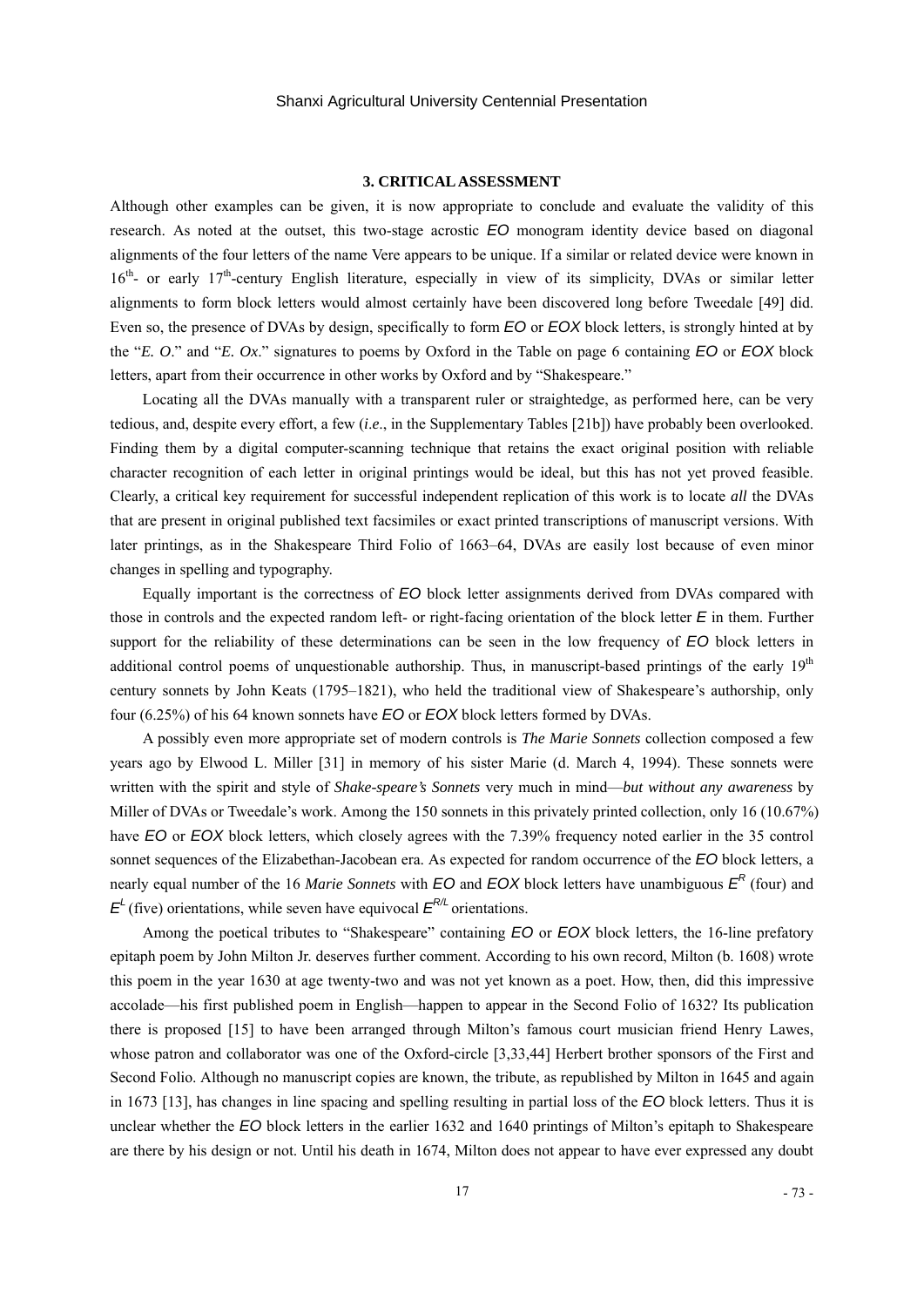or hint about Shakespeare's true identity. For comparison as further controls, among Milton's 19 known sonnets, only two (13.3%) of the 15 sonnets he published during his lifetime [13] have *EO* block letters (with *ERd/Lu*).

Another concern about DVAs and block letters formed by them, if present by design, is exactly how the writer, whoever he or she was, might have gone about incorporating them in the final text. If a preconceived pattern or template was involved, then the placement, size, and orientation of the block letters might be expected to show more uniformity and regularity than they do. Therefore, to the extent DVAs *are* intentional, their final incorporation may often be the result of secondary or revisionary stages of composition. In fact, this appears to have been exactly the case, for example, in the 1599 revision of the 1597 prologue to Shakespeare's play *Romeo and Juliet* mentioned earlier on page 8.

A further question is how accurately diagonal letter alignments are preserved in printed transcriptions of manuscript copies. Actually, the correspondence is usually quite good, as can be seen by application to published examples [13,41,45,49]. Even so, typographic coordination between the author or editor and printer would clearly have been desirable. However, to illustrate the ease with which incorporation of DVAs might have been implemented without undue literary constraints, the present author wrote two English-style sonnets in longhand about these discoveries, using words and phrases with the requisite letters **e**, **r**, **u**, **v**, and **w** located in approximate positions to produce DVAs that would form  $E^R$ OX block letters. After the handwritten versions were transcribed onto a word processor and printed in modern Roman type, only a few minor changes were required to obtain the DVAs needed to form the intended  $E<sup>R</sup>OX$  block-letter patterns shown in Figure 7 below.

For those who wonder if the name de Vere Lies hidden under nearly every line Of matchless verse fit only for Shakespeare, They merely have to note the true design Set forth in slanted lines that thus afford A buried pattern forming, up or down, Th'initials of the Earl of Oxenford: To prove to all who ever doubt or from That such a scheme can really present be, But not in any way constrain or mar The gleaming power of the poetry. Or find it dangling ampty all ajar. If this be true, it therefore must ensue That Shakespeare is de Vere is also true.

Beyond the realm of all who will not see Or look beneath the stirring words and lines Of Master Shakespeare's peerless poetry, There is the name de Vere in neat designs With letters all aligned that thus record At angles, reading up or down, and draw) Th'initials of the Earl of Oxenford, To whom, as Shakespeare, many praised in awe With glowing tributes by the very same Concealed device of letters E and O, As seen in poems signed with Oxford's name, Their accolades they also did bestow. And hence we know, so very plain and clear, That "Shakespeare" was a pen name of de Vere.

 Figure 7. Two sonnets by the author illustrating intentional incorporation of DVAs needed to form  $E^{Rd}$ OX or  $E^{Ru}$ OX block letters.

Although the circumstances are unknown as to how the unique two-stage acrostic hidden identity monogram device reported here might have come about, young Edward de Vere was clearly familiar with the work of the famous Italian writer, mathematician, and physician Girolamo Cardano mentioned in the Introduction. In 1573 de Vere arranged for publication of Thomas Bedingfield's translation of *Cardanus Comforte*, a philosophical portion of Cardano's enormous literary output. By then, Cardano's writings on secret codes and probability aspects of games of chance had become fairly well known in upper ranks of British society and were therefore almost certainly familiar to Lord Oxford. How much Oxford was influenced by this aspect of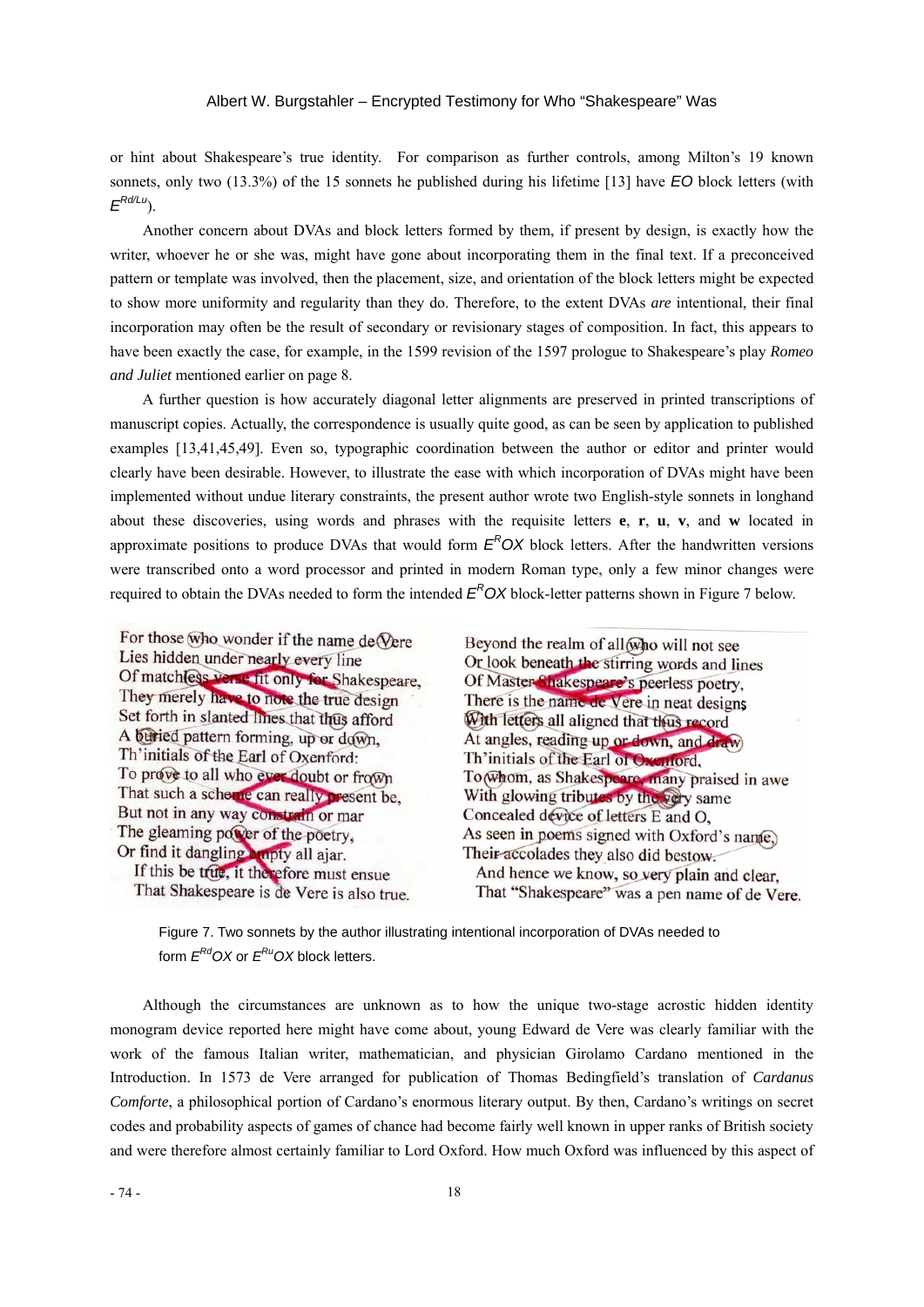Cardano's work can only be conjectured, but his openly expressed desire for literary fame was ultimately well served, as seen here, by evidently embedding a cleverly concealed two-stage acrostic identity device in his poetry and plays that was apparently recognized by a considerable number of his contemporaries.

Whatever prompted or compelled Oxford to write anonymously and under various pen names and why, even after his death, this fact remained hidden, are important questions that have been and continue to be addressed intently by various authors [3,12,14,25,26,33,36,39,42,44,49,52]. However, these important matters lie beyond the immediate scope of this research, the purpose of which has been to investigate whether a hidden monogram device was actually used by Oxford-Shakespeare and in connection with him by others.

#### **4. CONCLUDING SUMMARY**

In agreement with recent cryptographic findings by Roper on the hidden de Vere plaintext authorship message in the Stratford monument inscription [44] and by Rollett on a shorter similar message in the dedication to *Shake-spears's Sonnets* [27,42], as well as the earlier discovery by Clark of the de Vere name solution to the Peacham anagram in the title page of Minerva Britanna [10,11,48], the research presented here provides new, long-sought evidence from authentic contemporary sources showing that Edward de Vere, 17th Earl of Oxford, was the author of the plays and poems written by "William Shakespeare." As a major extension of Tweedale's incomplete and inexact work [49], facsimiles of authentic original printings of poetical testimonials to "Shakespeare" have a significantly much higher frequency of diagonal Vere alignments or acrostics (DVAs) that meet or intersect to form *EO* and *EOX* block letters with normal, right-facing orientations of the letter *E* than can be accounted for by chance, thus providing a direct indication that contemporaries recognized that "William Shakespeare" was actually a pseudonym used by de Vere and wished to preserve this fact for posterity.

This same two-stage acrostic monogram identity device is also present in key works of "Shakespeare" as well as in many authentic poems by or about Lord Oxford and in various pen-name and anonymous poems that are reasonably ascribed to him. It occurs statistically much less often, however, in control poems that are not by or about him. Thus these new, broadly based cryptographic results augment and confirm the validity of three independent cryptological findings for Shakespeare's Oxford authorship already on record.

#### **5. ACKNOWLEDGEMENTS**

I am deeply grateful to colleagues and correspondents who have offered many helpful suggestions and criticisms. I especially thank Elwood L. Miller, David L. Roper, and Dr. Bruce Spittle for their unfailing support and provocative insights throughout this research. I am also most grateful to Professor Jundong Wang of Shanxi Agricultural University for arranging to publish this report as part of their 1907-2007 Centennial Celebration.

## **6. REFERENCES**

Note: Specific items and topics cited in books can be readily located through tables of contents or indexes.

- 1. Allen, Percy. 1934. *Anne Cecil, Elizabeth & Oxford*. London: Dennis Archer.
- 2. Altrocchi, Paul. Winter 2000. The Queen Elizabeth Pregnancy Portrait: Who designed it and who did the cover-ups? *Shakespeare Matters* 1(2):8–16.
- 3. Anderson, Mark. 2005. *"Shakespeare" By Another Name*. New York: Gotham Books (Penguin Group).
- 4. Bauer, Friedrich L. 2007. *Decrypted Secrets: Methods and Maxims of Cryptology.* Fourth, Revised, and Expanded Edition*.* Berlin, Heidelburg, New York: Springer-Verlag.
- 5. Brame, Michael and Gina Popova. 2002. *Shakespeare's Fingerprints.* Vashon Island, WA: Adonis Editions.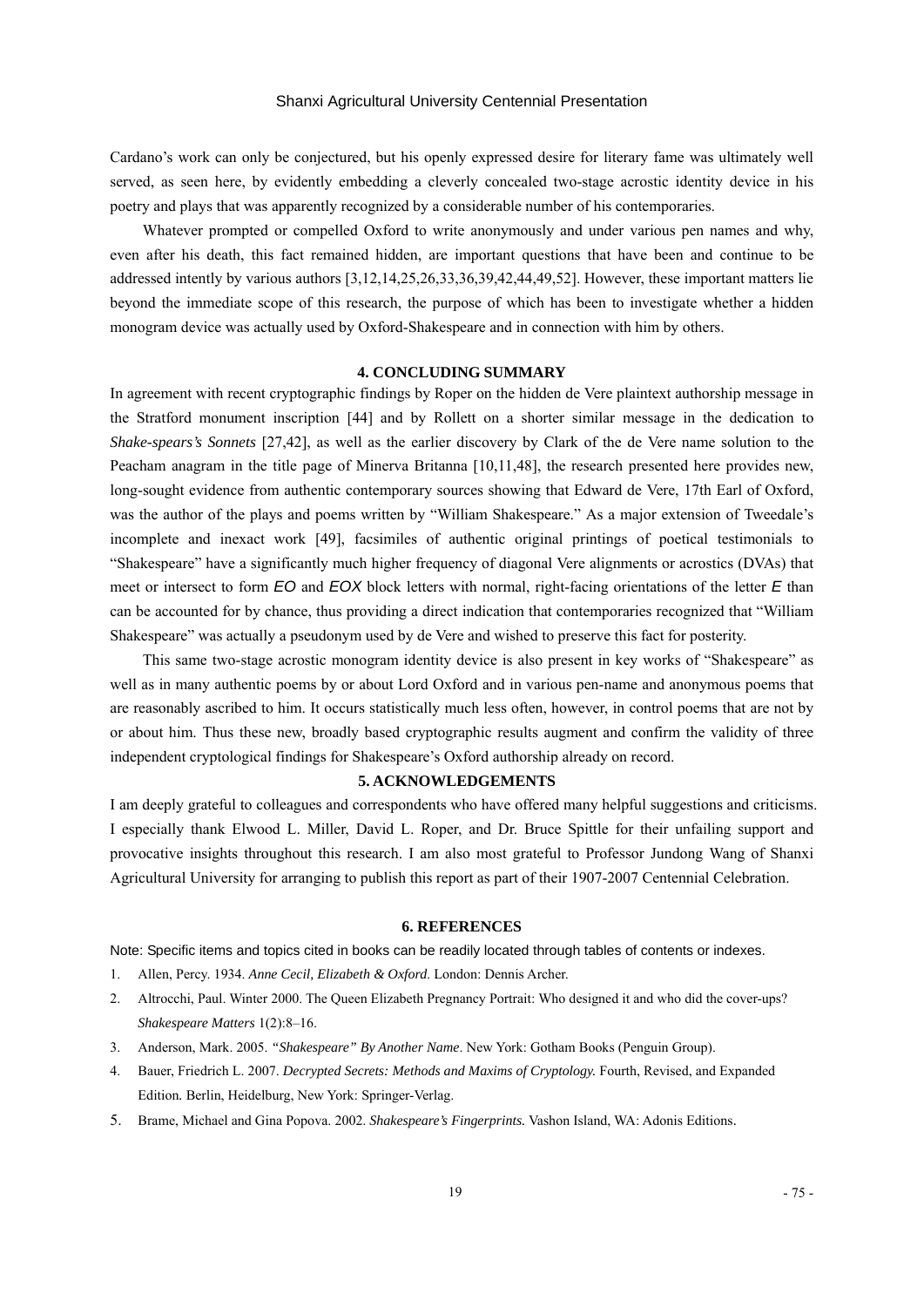- 6. Chiljan, Katherine. Fall 2005. The Robert Hales Annuity Document, at page 5 in The Earl of Oxford's Annuity to Robert Hales. *The Shakespeare Oxford Newsletter* 41(4):1,5-9.
- 7. Chiljan, Katherine. 1998. Letters and Poems of Edward, Earl of Oxford. San Francisco: Horatio Society.
- 8. Chiljan, Katherine. Winter 2008. Complaints about *A Lover's Complaint*. *The Shakespeare Oxford Society Newsletter* 44(1):1,5-8; *cf.* [50] below.
- 9. Clark, Eva Turner. 1931. *Hidden Allusions in Shakespeare's Plays*. New York: W. F. Payson. 3rd Revised Edition, ed. R. L. Miller. 1974. Port Washington, NY: Kennikat Press for Minos Pub. Co., Jennings, LA.
- 10. Clark, Eva Lee Turner. 1937. *The Man Who Was Shakespeare*. New York: Richard R. Smith.
- 11. Dickson, Peter W. Fall 1998. Henry Peacham on Oxford and Shakespeare. *The Shakespeare Oxford Newsletter*  34(3):1,8–13.
- 12. Edwards, Francis. 1994. William Shakespeare: Why was his true identity concealed? *The Elizabethan Review* 2(2):23–48.
- 13. Fletcher, Harris Francis. (Ed.). 1943. John Milton's Complete Poetical Works Reproduced in Photographic Facsimile. Volume I: Poems, &c. Upon Several Occasions, 1673; Poems, Both English and Latin, 1645 – With Fugitive Printings, Manuscript Copies, and Their Collations. Urbana: University of Illinois Press.
- 14. Fowler, William P. 1986. *Shakespeare Revealed in Oxford's Letters.* Portsmouth, NH: Peter E. Randall.
- 15. Freedman, Morris. Fall 1963. Milton's "On Shakespeare" and Henry Lawes. *The Shakespeare Quarterly* XIV(3):279-81.
- 16. Friedman, William F. and Elizebeth S. Friedman. 1957. *The Shakespearean Ciphers Examined.* Cambridge: Cambridge University Press.
- 17. Giroux, Robert. 1982. *The Book Known as Q: A Consideration of Shakespeare's Sonnets*. New York: Atheaneum.
- 18. Goldyng, Arthur. 1564. Dedication for *Thabridgement of the Histories of Trogus Pompeius.* London: Thomas Marshe.
- 19. Green, Nina. 2000. Who was Arthur Brooke?: Author of *The Tragicall Historye of Romeus and Juliett* [sic]. *The Oxfordian* III:59–70.
- 20. Hess, W. Ron. 2002-2003. *The Dark Side of Shakespeare, Vols. I and II.* Lincoln, NE: Writers Club Press.
- 21. a. [http://www2.chem.ku.edu/aburgstahler/stratmon/. b. http://www2.chem.ku.edu/aburgstahler/suppltables/.](http://www2.chem.ku.edu/ABurgstahler/stratmon/.%20b.%20http://www2.chem.ku.edu/aburgstahler/suppltables/)
- 22. Ingleby, Clement M., L. Toulmin Smith, and F. J. Furnival. 1874. *The Shakespere Allusion Book*. Re-edited, revised, and re-arranged by John Munro. 1909. London and New York: Chatto & Windus, Duffield.
- 23. Kahn, David. 1996. *The Codebreakers: The Story of Secret Writing.* Revised Edition*.* New York: Scribner.
- 24. Kathman, David F. 1997. Why I'm not an Oxfordian. *The Elizabethan Review* 5(1):32–48; replies and rejoinders. *Ibid*. 5(2):4–23.
- 25. Lester, Richard. 1999. An alternative theory of the Oxford cover-up. *The Elizabethan Review* 7(1):33–45.
- 26. Looney, J. Thomas. 1920. *"Shakespeare" Identified in Edward de Vere, Seventeenth Earl of Oxford.* London: Palmer; New York: Stokes; Second Edition. 1949. New York: Duell, Sloan & Pearce; Third Edition, *cf.* [33] below.
- 27. Malim, Richard (General Editor). 2004. *Great Oxford: Essays on the Life and Work of Edward de Vere 17th Earl of Oxford 1550–1604*. Tunbridge Wells, Kent, UK: Parapress.
- 28. Matus, Irvin L. 1994. *Shakespeare, IN FACT.* New York: Continuum.
- 29. May, Steven W. 1980. The poems of Edward DeVere, Seventeenth Earl of Oxford and of Robert Devereux, Second Earl of Essex. *Studies in Philology* 77(5), *Texts and Studies.* 1–132; see also May, Steven W. Fall 2004. The Seventeenth Earl of Oxford as Poet and Playwright. *Tennessee Law Review* 72(1):222–54.
- 30. McCrea, Scott. 2005. The Case for Shakespeare. Westport, CN: Praeger.
- 31. Miller, Elwood L. 1999. *The Marie Sonnets.* San Diego, CA: Ox-Speare Publications.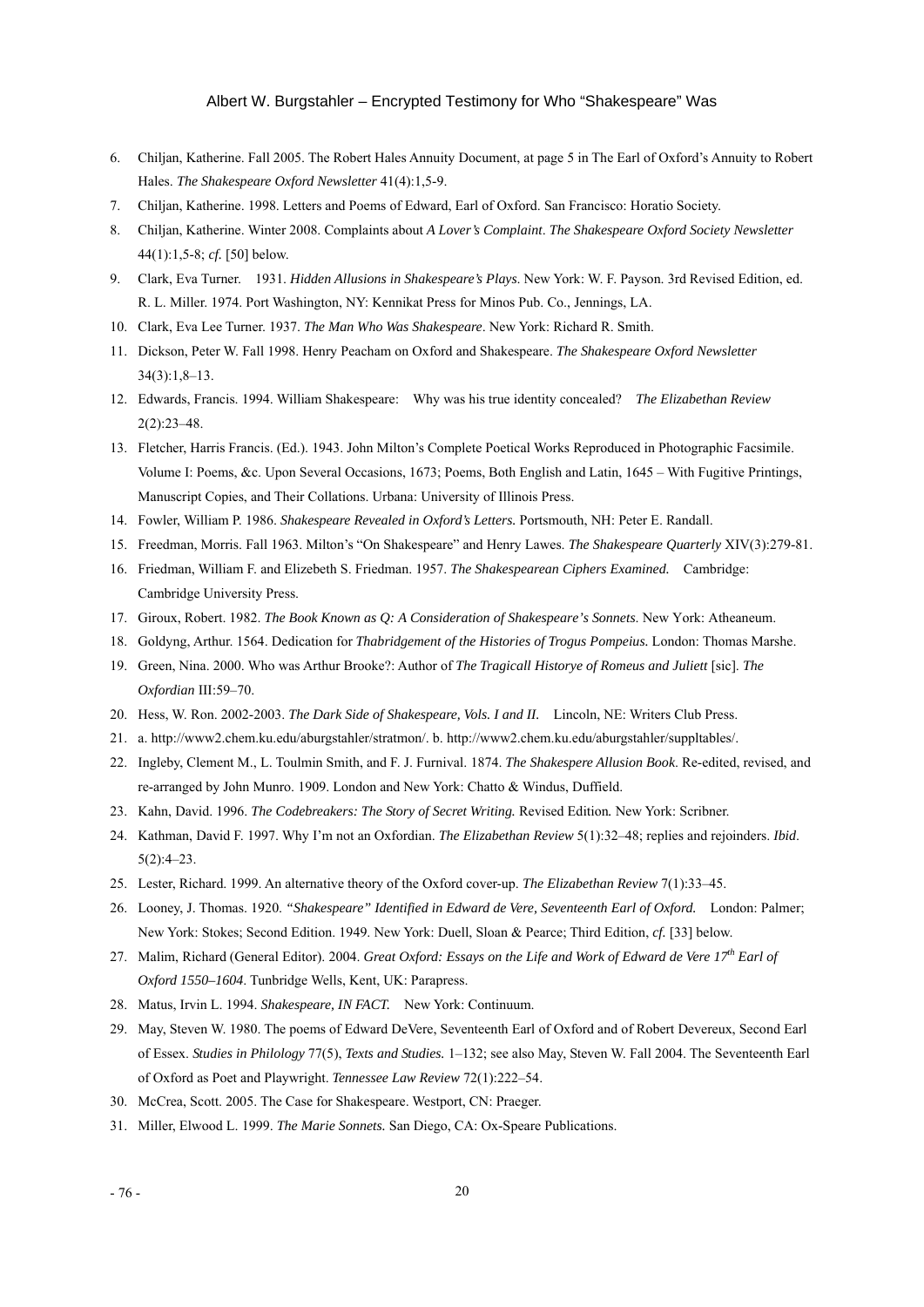- 32. Miller, Ruth Loyd. 1975. *A Hundreth Sundrie Flowres*, edited by B.M. Ward, Second Edition. Port Washington, NY: Kennikat Press, for Minos Pub. Co., Jennings, LA.
- 33. Miller, Ruth Loyd, editor. 1975. *"Shakespeare" Identified in Edward de Vere, Seventeenth Earl of Oxford*, 3rd Edition; Vol. I, as above in [26] plus *The Poems of Edward de Vere*, by J. T. Looney; Vol. II, *Oxfordian Vistas*. Port Washington, NY: Kennikat Press, for Minos Pub. Co., Jennings, LA.
- 34. Munro, J. J. 1908. *Brooke's 'Romeus and Juliet' Being the Original of Shakespeare's 'Romeo and Juliet' Newly Edited*. London and New York: Duffield; reprinted 1970 by AMS Press, New York.
- 35. Nelson, Alan H. Fall 2004. Stratford Si! Essex No! (An Open-and-Shut Case). *Tennessee Law Review* 72(1):149-69. *Cf*. Nelson, Alan H. 2003. *Monstrous Adversary: The Life of Edward de Vere 17th Earl of Oxford*. Liverpool: Liverpool University Press.
- 36. Ogburn, Charlton [Jr.]. 1984. *The Mysterious William Shakespeare: The Myth and the Reality.* New York: Dodd, Mead; 2nd edition. 1992. McClean, VA: EPM.
- 37. Paul, Christopher. 2002. The "Prince Tudor" dilemma: Hip thesis, hypothesis, or old wives' tale? *The Oxfordian*  V:47−69.
- 38. Pigman, G. W. III, Editor. 2000. *George Gascoigne: A Hundreth Sundrie Flowres.* Oxford: Clarendon Press.
- 39. Price, Diana. 2001. *Shakespeare's Unorthodox Biography: New Evidence of an Authorship Problem*. Westport, CN and London: Greenwood Press.
- 40. Prouty, Charles T, Editor. 1942. George Gascoigne's *A Hundreth Sundrie Flowres. University of Missouri Studies.* Vol. 17, No. 2.
- 41. Roberts, Josephine A., Editor. 1983. *The Poems of Lady Mary Roth*. Baton Rouge and London: Louisiana State University Press.
- 42. Rollett, John M. 1999. Secrets of the dedication to Shakespeare's sonnets. *The Oxfordian* II:60–75. Also in Chapter 28 of *Great Oxford*, in [27] above.
- 43. Rollins, Hyder E., Editor. 1931. *A Poetical Rhapsody 1602 1621*. Cambridge: Harvard University Press.
- 44. Roper, David L. 2008. Proving Shakespeare: The Looming Identity Crisis. Truro, Cornall, UK: Orvid Publications. See also [http://www.dlroper.Shakespearians.com/.](http://www.dlroper.shakespearians.com/)
- 45. Seaton, Ethel, Editor. 1926. *Venus and Anchises (Brittain's Ida) and Other Poems by Phineas Fletcher.* London: Oxford University Press.
- 46. Sobran, Joseph. 1997. *Alias Shakespeare: Solving the Greatest Literary Mystery of All Time*. New York: Simon & Schuster/Free Press.
- 47. Sobran, Joseph. Winter 2005. Before He Was Shakespeare Part One. *The Shakespeare Oxford Newsletter.* 41(1):1,13–6; Part Two, Spring 2005. *Ibid.*, 41(2):1,12–4.
- 48. Stritmatter, Roger. Summer 2000. The not-too-hidden key to *Minerva Britanna. The Shakespeare Oxford Newsletter* 36(2):1,9–15,17.
- 49. Tweedale, Ralph L. 1971. *Wasn't Shakespeare Someone Else?* Southfield, MI: Verity Press.
- 50. Vickers, Brian. 2007. *Shakespeare, A Lover's Complaint, and John Davies of Hereford*. Cambridge, UK: Cambridge University Press; *cf.* [8] above.
- 51. Ward, Bernard M. 1926. *A Hundreth Sundrie Flowers: from the Original Edition.* London: Etchells and Macdonald; *cf.*  [32] above.
- 52. Whalen, Richard F. 1994. *Shakespeare: Who Was He? The Oxford Challenge to the Bard of Avon*. Westport, CT: Praeger.
- 53. Whittemore, Hank. 2004 & 2008. *The Monument*: Nyack, NY: Meadow Geese Press.